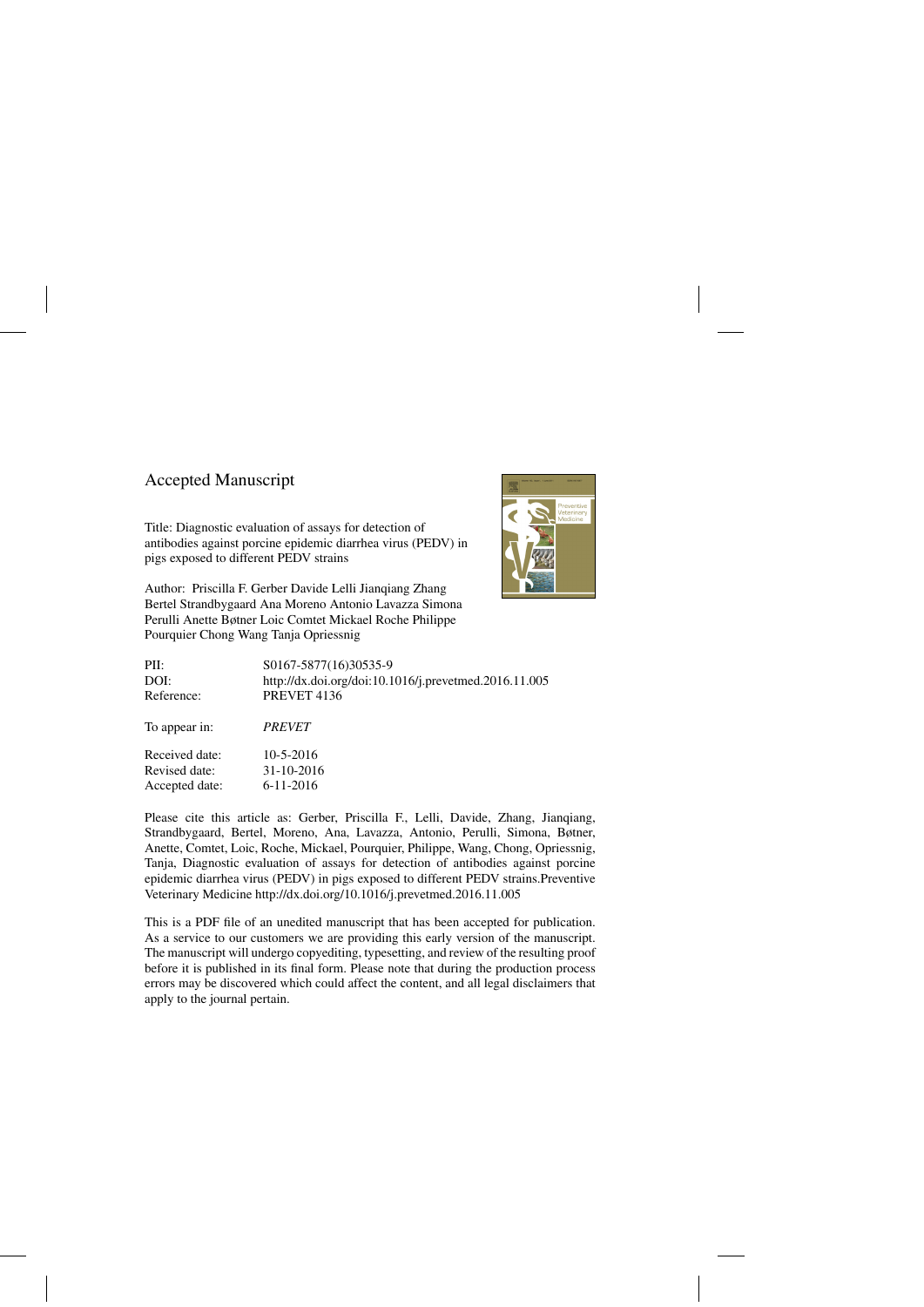Diagnostic evaluation of assays for detection of antibodies against porcine epidemic diarrhea virus (PEDV) in pigs exposed to different PEDV strains

Priscilla F Gerber<sup>1</sup>, Davide Lelli<sup>2</sup>, Jianqiang Zhang<sup>3</sup>, Bertel Strandbygaard<sup>4</sup>, Ana Moreno<sup>2</sup>, Antonio Lavazza<sup>2</sup>, Simona Perulli<sup>2</sup>, Anette Bøtner<sup>4</sup>, Loic Comtet<sup>5</sup>, Mickael Roche<sup>5</sup>, Philippe Pourquier<sup>5</sup>, Chong Wang<sup>3</sup>, Tanja Opriessnig<sup>1,3\*</sup>

<sup>1</sup> *The Roslin Institute and The Royal (Dick) School of Veterinary Studies, University of Edinburgh, Midlothian, United Kingdom*

2 *Istituto Zooprofilattico Sperimentale della Lombardia e dell'Emilia Romagna "Bruno Ubertini", Brescia, Italy*

<sup>3</sup> *Department of Veterinary Diagnostic and Production Animal Medicine, Iowa State University, Ames, Iowa, USA*

<sup>4</sup> *DTU National Veterinary Institute, Kalvehave, Denmark*

5 *Innovative Diagnostics IDvet, Grabels, France* 

\**Corresponding author at*: The Roslin Institute and The Royal (Dick) School of Veterinary Studies, University of Edinburgh, Easter Bush, Midlothian, EH25 9RG, United Kingdom. Tel.: +44 (0)131 651 9177. *E-mail address*: Tanja.Opriessnig@roslin.ed.ac.uk (T. Opriessnig).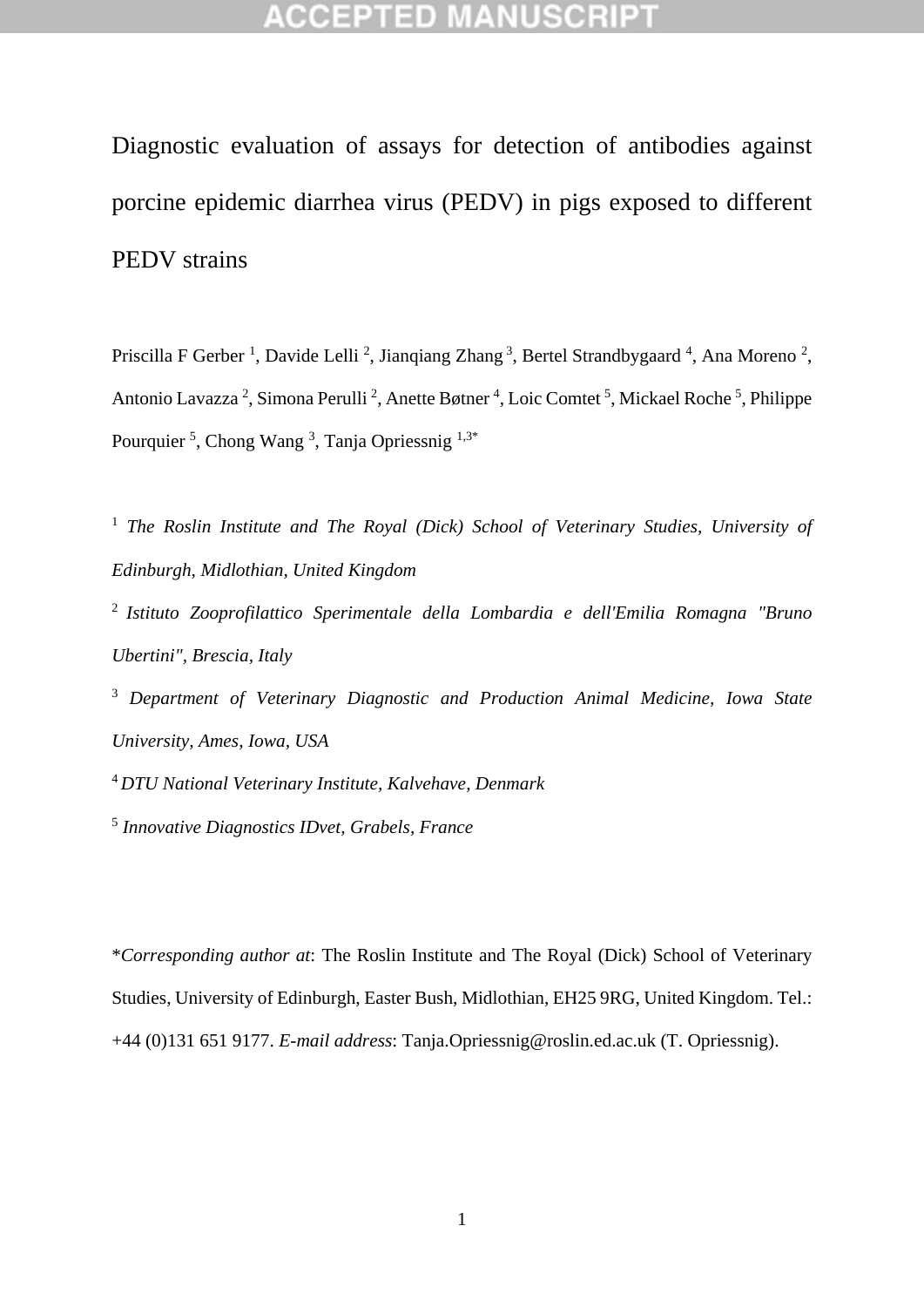## ICEPTED M

#### **Abstract**

Porcine epidemic diarrhea virus (PEDV) has caused economic losses in the Americas, Asia and Europe in recent years. Reliable serological assays are essential for epidemiological studies and vaccine evaluation. The objective of this study was to compare the ability of five enzymelinked immunosorbent assays (ELISAs) to detect antibodies against different PEDV strains in pig serum. A total of 732 serum samples from North American or European pigs were tested. Samples included experimental samples from pigs infected with classical (G1a PEDV) or variant genogroup 1 PEDV (G1b PEDV), pandemic genogroup 2 PEDV (G2b PEDV) or noninfected controls. Field samples from herds with confirmed or unknown PEDV exposure were also used. Three indirect ELISAs based on G2b antigens (ELISAs 1, 2 and 3), a competitive ELISA based on the G2b antigen (ELISA 4) and a competitive ELISA based on the G1a antigen (ELISA 5) were compared. Overall, the tests had a moderate agreement ( $\kappa = 0.61$ ). G1a PEDV infected pigs were earliest detected by ELISA 3, G1b PEDV infected pigs were earliest detected by ELISAs 4 and 5 and the performance of all tests was similar for the G2b PEDV group. ELISA 1 showed the overall lowest detection on experimentally and field derived samples. Diagnostic sensitivity and specificity with a 95% probability interval were estimated to be 68.2% (62.1 – 74.4%) and 97.5% (95.2 – 99.0%) for ELISA 1, 73.7% (71.5 – 79.6%) and 98.4% (96.6 – 99.5%) for ELISA 2, 86.2% (81.1 – 90.6%) and 91.6% (87.7 – 94.8%) for ELISA 3, 78.3% (72.8 – 83.5%) and 99.7% (98.2 – 100%) for ELISA 4, and 93.5% (90.3 – 96.0%) and 91.2% (83.8 – 97.9%) for ELISA 5.

Differences in detection among assays seem to be more related to intrinsic factors of an assay than to the PEDV antigen used.

#### *Words: 288/400*

**Keywords:** Porcine epidemic diarrhea virus, ELISA, global comparison, diagnosis.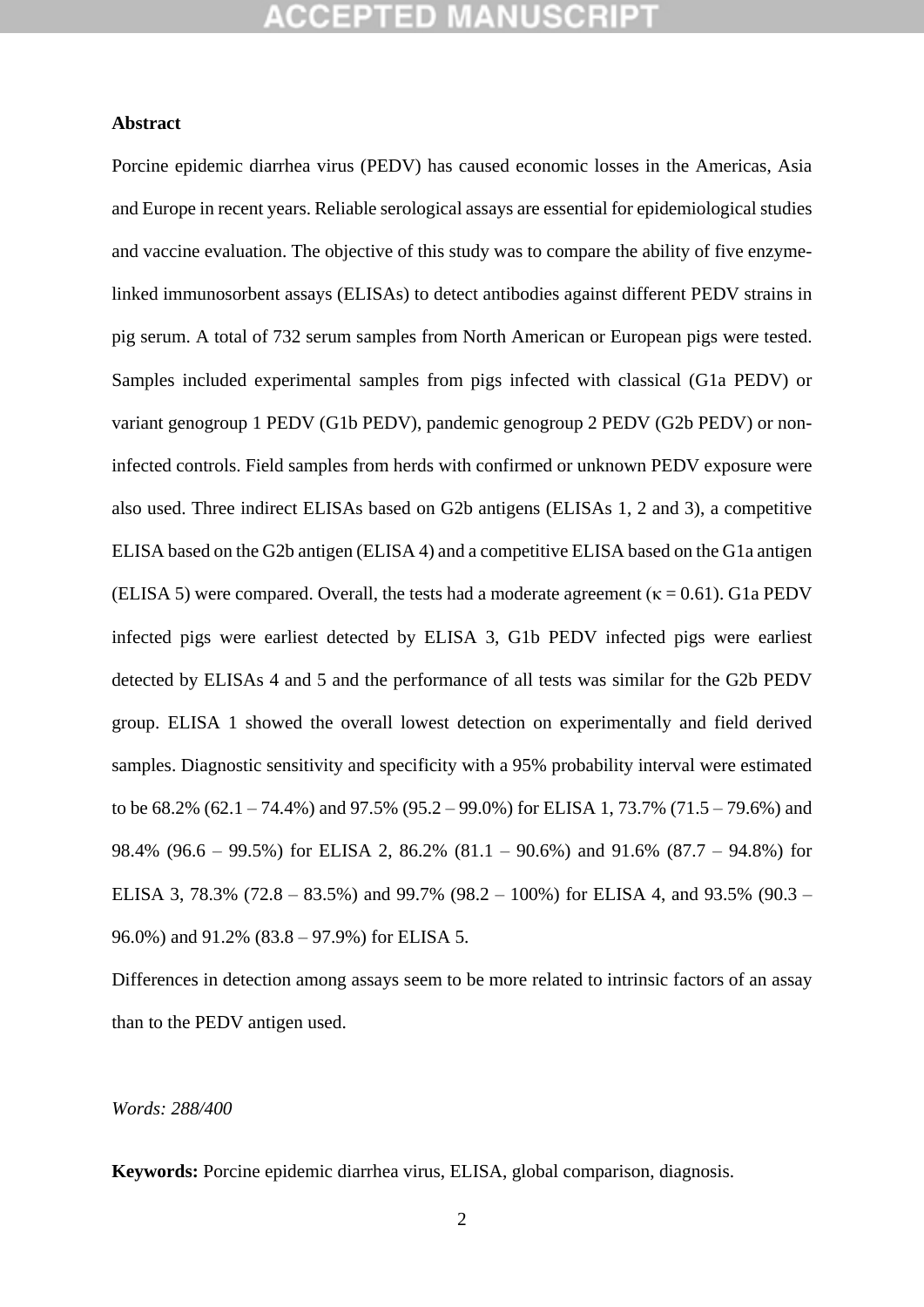## GEPTED

#### **1. Introduction**

Since the first observed porcine epidemic diarrhea virus (PEDV) outbreak in the UK in 1971, the virus has been reported in swine producing countries in Europe, Asia, and more recently, in the Americas and Caribbean (Song et al., 2015). The PEDV is highly contagious and causes enteric disease characterized by acute vomiting and diarrhea in pigs of all ages and often with up to 100% of mortality in suckling pigs in naïve breeding herds (Saif et al., 2012). The virus belongs to the family *Coronaviridae*, genus *Alphacoronavirus*, along with transmissible gastroenteritis virus (TGEV) and porcine respiratory coronavirus (PRCV) (Masters, 2006). Coronaviruses contain four major structural proteins, the spike (S) protein, the envelope (E) protein, the membrane (M) protein and the nucleocapsid (N) protein (Brian and Baric, 2005).

PEDV can be grouped into genogroups 1 (G1a and G1b) and 2 (G2a and G2b) strains based on amino acid differences in the N-terminal domain of the S gene (Huang et al., 2013; Lee, 2015). Most PEDV strains circulating in Europe and in Asia prior to 2010 belong to G1a, including the historical and vaccine strains, such as CV777 and DR-13 (Song and Park, 2012). Genogroup 1b strains, also known as S-INDEL strains, comprise new variant strains that contain genetic signatures of the classical G1a strainsin their S gene and appear to have resulted from a recombination event between G1a and epidemic G2b viruses, also known as non-S-INDEL or pandemic strains (Lee, 2015). Genogroup 1b strains have been reported in Asia, the North America and in Europe (Lee, 2015). Since 2010, large-scale outbreaks with higher mortality in suckling piglets than previously described in Asia have been associated with PEDV G2a isolates, which are restricted to Asia, and G2b isolates (Song et al., 2015). In 2013, a PEDV G2b isolate similar to PEDV strains circulating in China since 2011, was introduced into a swine dense area in the Midwest of the US. Following introduction, G2b PEDV spread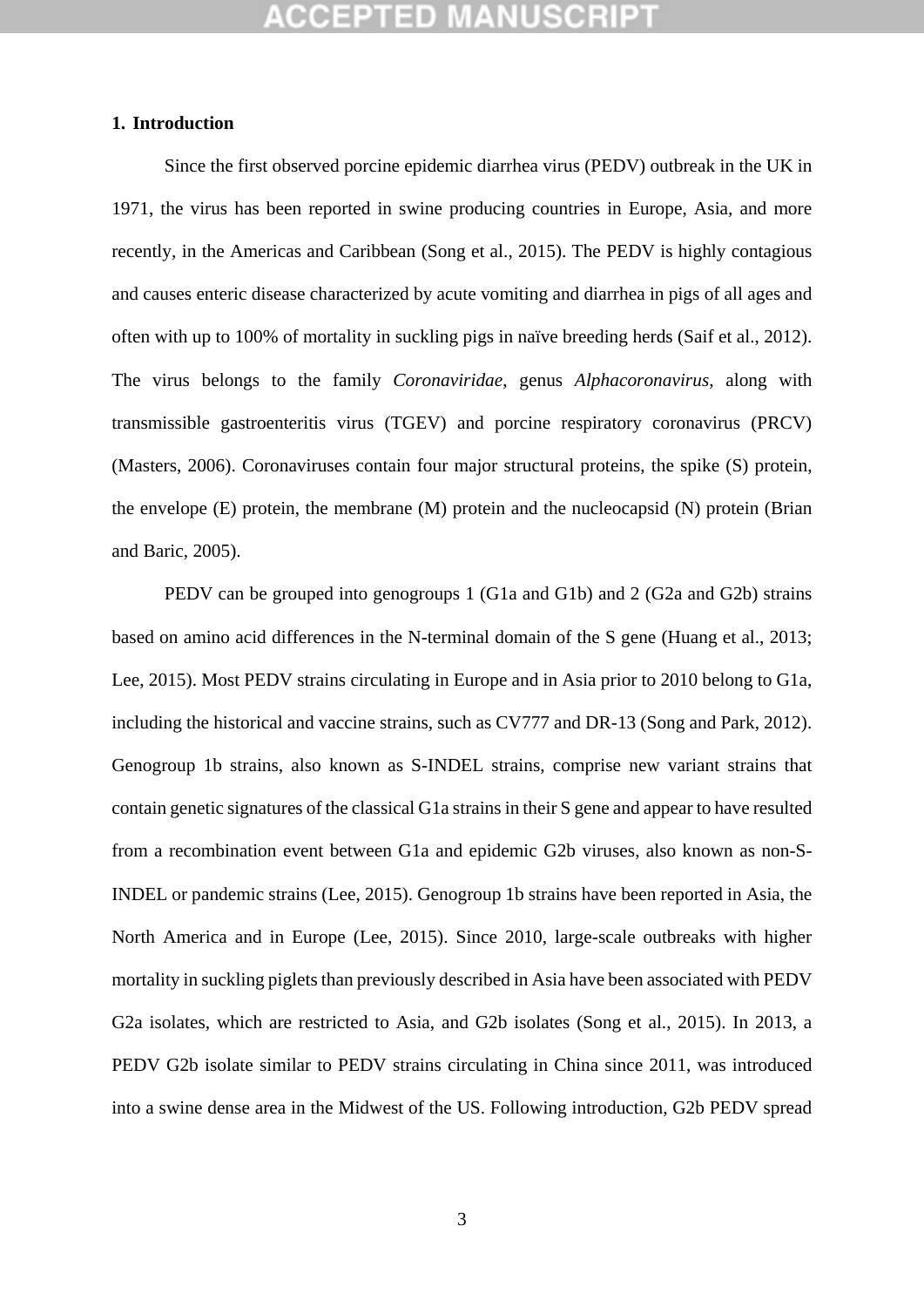rapidly across the US, further into Canada, and also into swine producing countries in Latin America (Song et al., 2015).

A number of methods have been used to demonstrate PEDV antibodies such as enzymelinked immunosorbent assays (ELISAs) and immunofluorescence assays (IFAs). Available assays are either based on the whole virus (WV) (Hofmann and Wyler, 1990; Oh et al., 2005; Thomas et al., 2015), the N protein (Hou et al., 2007; Okda et al., 2015) or the S protein (Gerber et al., 2014a; Knuchel et al., 1992). The N protein, the most abundant viral protein expressed in PEDV infected cells, is highly conserved among PEDV genogroups (96-99.7% amino acid identity). The amino acid identity of the PEDV N protein is lower than 35% when compared to other porcine coronaviruses, however, it contains epitopes highly conserved among the family *Coronaviridae,* and cross reaction with certain TGEV strains have been reported (Lin et al., 2015). An S-protein based ELISA has been shown to be more specific and sensitive than an N-protein based ELISA (Knuchel et al., 1992), however, it has been suggested that the high heterogeneity of the S1 protein among PEDV isolates within and between genogroups (91- 99.6% amino acid identity) could limit the sensitivity of S protein-based assays in the field (Lin et al., 2015).

The objective of the current study was to assess the diagnostic performance of two commercial and three *in-house* enzyme immunoassays based on PEDV WV antigen, N proteins or the S1 protein. To evaluate the assays, serum samples obtained from pigs in research facilities in the US or Denmark and commercial operations in Italy and the US without exposure to PEDV, pigs experimentally infected with G1a PEDV, G1b PEDV or G2b PEDV strains and field serum samples with confirmed or unknown PEDV exposure were used.

#### **2. Material and Methods**

#### *2.1. Serum samples*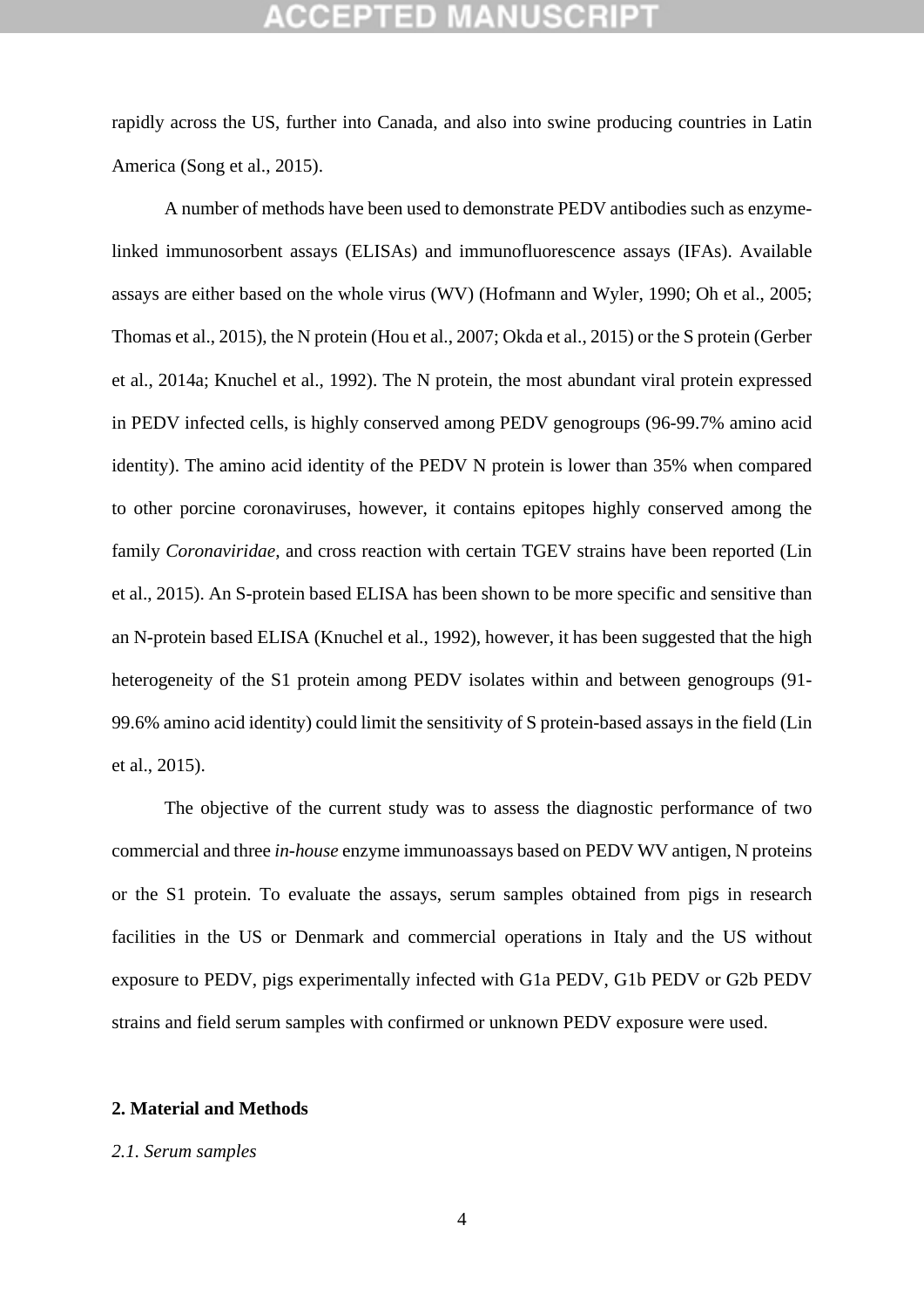## (CEPTED M

A total of 708 serum samples from pigs with known or unknown PEDV exposure status were included in this study. A sample size of 160 samples was calculated based on a conservative value of 0.5 for both sensitivity and specificity to warrant a probability of more than 99% and to obtain a 95% confidence interval half-width less than or equal to 0.1 in the estimation of one sample proportion. After meeting the minimum requirement, the total number of samples included in this study was based on purposefully collecting samples in farms with known coronaviruses status and on availability of convenience samples. The serum samples were obtained from pigs of different age groups: suckling (1 to 3-4 weeks of age), nursery (3-4 to 10 weeks of age), grow-finish (10 to 25 weeks of age) pigs and adult ( $> 25$  weeks of age) pigs. Some of the samples were selected from random submissions to Veterinary Diagnostic Laboratories and an age was not available. These samples were classified as "unknown age". None of the herds vaccinated pigs against PEDV at the time of sample collection.

### *2.1.1. Experimental samples with known PEDV exposure status*

The experimental protocols were approved by the Danish Animal Experimentation Inspectorate and by the Iowa State Institutional Animal Care and Use Committee and the Institutional Biosafety Committee. The 22 PEDV negative serum samples were obtained from US (19 samples/19 pigs) and Danish (3 samples/3 pigs) uninfected control pigs. Sixty-four serum samples were obtained from Danish pigs infected with a G1a PEDVstrain (15 samples/3 pigs), US pigs infected with a G1b-PEDV strain (24 samples/6 pigs), and US pigs infected with a G2b-PEDV strain (25 samples/13 pigs). Specifically, the Danish samples were obtained from 5-week-old pigs infected with PEDV G1a strain Br1/87 (Bridgen et al., 1993) at day postinoculation (dpi) 10, 14, 17, 21 and 28 (Lohse et al., in press). In addition, another set of 3 week-old US samples was from pigs orally inoculated with PEDV G1b isolate USA/IL/2014/20697 P7 and samples were collected at dpi 7, 14, 21 and 28 (Chen et al., 2016b). Furthermore, one set of US samples was obtained from 3-week-old pigs infected with PEDV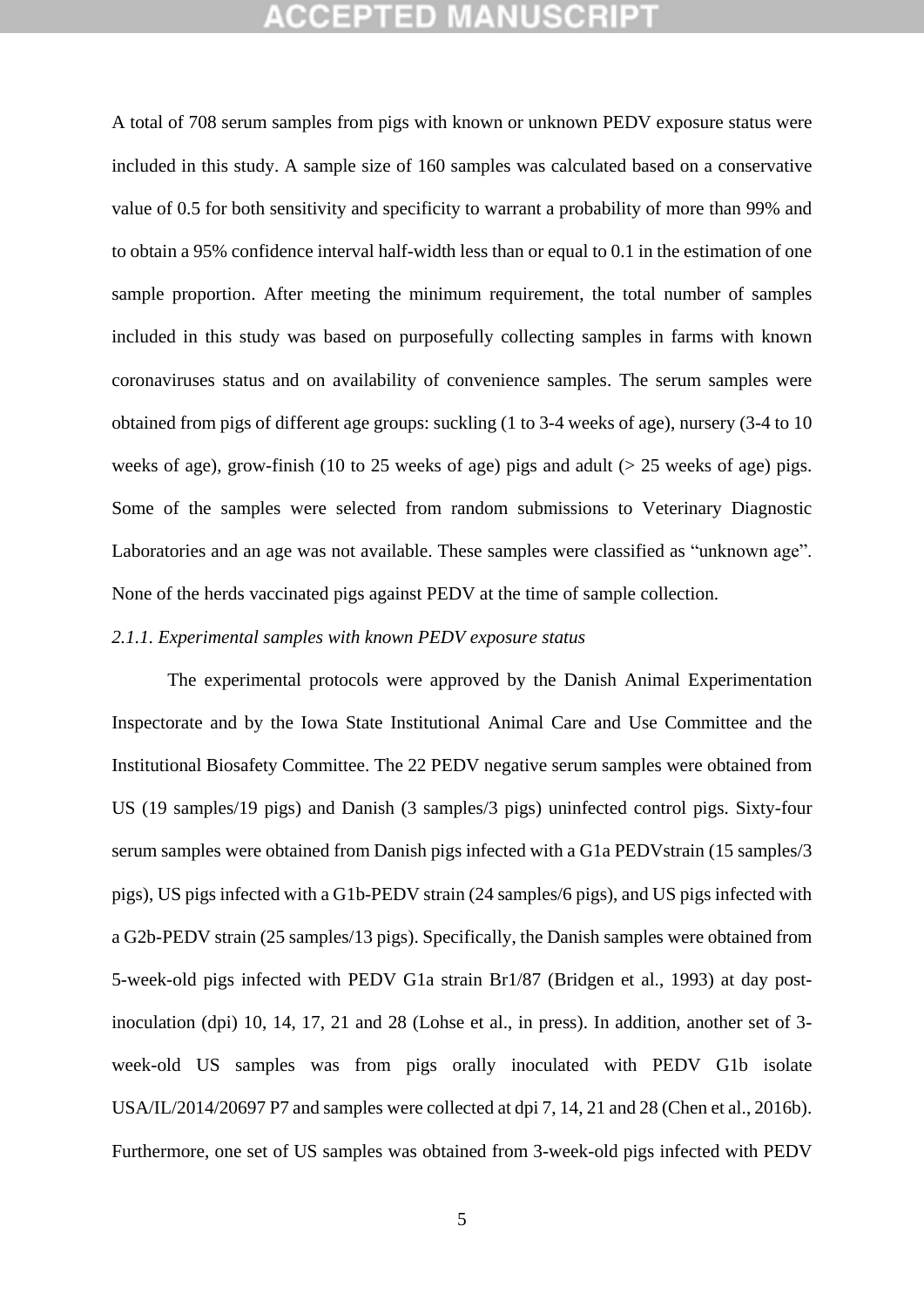G2b strain ISU13-19338E (GenBank n. KF650371) and collected at dpi 7, 14, and 21 (Gerber et al., 2014b; Opriessnig et al., 2014).

#### *2.1.2. Field samples with known PEDV exposure*

A total of 294 samples from US or Italian pigs from PEDV exposed or unexposed farms were used. The PEDV infection status of a given farm was determined based on demonstration of PEDV RNA in fecal samples by real-time reverse-transcriptase (RT)-PCR and presence of enteric signs. RT-PCRs were performed using a commercially available assay test (Tetracore, Rockville, US) at Istituto Zooprofilattico Sperimentale della Lombardia e dell'Emilia Romagna "Bruno Ubertini" (IZSLER) or an *in-house* RT-PCR targeting the N gene at the Iowa State University Veterinary Diagnostic Laboratory (ISU-VDL) (Chen et al., 2014).

*Field samples with PEDV exposure.* Twenty-five serum samples were collected from three Italian finishing pig farms 4-8 weeks after the start of a PEDV outbreak in 2006 (Martelli et al., 2008). Another 124 serum samples from nursery and grow-finish pigs were collected from 10 Italian farms between 2014 and 2015 4-8 weeks after the start of PEDV outbreaks in these farms. Sequencing analysis of the S1 gene from RT-PCR positive fecal samples identified a G1a PEDV strain in the 2006 outbreaks while G1b PEDV strains were identified in the 2014- 2015 outbreaks (Boniotti et al., 2016).

*Field samples without PEDV exposure.* Farms were localized in areas with no previous history of enteric signs compatible with viral diarrhea, were PEDV RNA negative based on a single collection, and were considered non-exposed to PEDV. One-hundred serum samples were collected from five Italian farms in 2015. Samples were collected from nursery and growfinish pigs.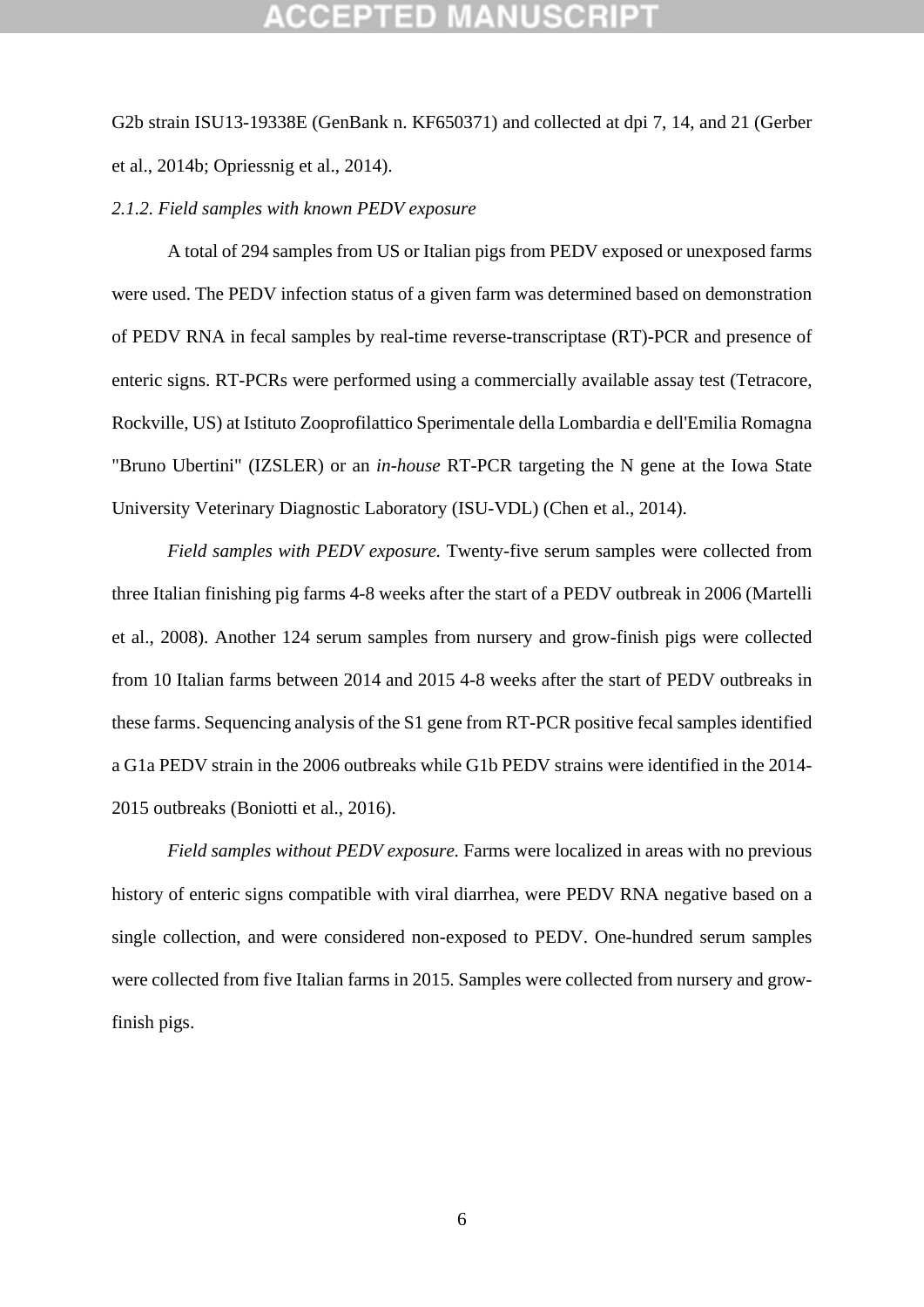*Field samples with known PRCV or TGEV exposure.* Forty four serum samples from nursery pigs without PEDV exposure were collected from four US farms in 2013; samples were positive for anti-PRCV (2 farms,  $n = 24$ ) or anti-TGEV (2 farms,  $n = 20$ ) antibodies by ELISA (Svanovir TGEV/PRCV-Ab, Boehringer Ingelheim Svanova, Uppsala, Sweden) (Gerber et al., 2014a).

#### *Unknown exposure status*

A total of 353 porcine serum samples originated from the US or Italy were used. Samples were arbitrarily selected and originated from 2014 pig case submissions to IZSLER (26 farms,  $n = 151$ ) or to the ISU-VDL (36 farms,  $n = 202$  which included 14 nursery pigs, 17 grow-finish pigs, 36 adult pigs and 135 pigs with unknown age) (Thachil et al., 2015).

#### *2.2. PEDV antibody detection assays*

A summary of the five assays used is presented in Table 1. All ELISAs were performed by personnel blinded to sample classification and without knowledge of the results obtained with any of the other ELISAs used in this comparison. All samples that originated from previous studies were (re)-tested with all five assays for the present study to account for any storage effect.

ELISA 1. The commercial G2b-PEDV N protein (NP)-based Swinecheck® PED indirect ELISA (Biovet, Quebec, Canada) was used according to the manufacturer's label instructions. The S/P ratios  $\geq 0.4$  were considered antibody positive and <0.4 as negative.

ELISA 2. The G2b-PEDV NP-based ID Screen® PEDV Indirect Screening test (IDvet, Montpellier, France) was used according to the manufacturer's label instructions. An S/P % ratio  $\geq 60\%$  was considered antibody positive and  $\lt 60\%$  was considered negative.

ELISA 3. An *in-house* G2b-PEDV S1-based indirect ELISA was used as previously described (Gerber et al., 2014a). The S/P ratios of >0.2 were considered antibody positive,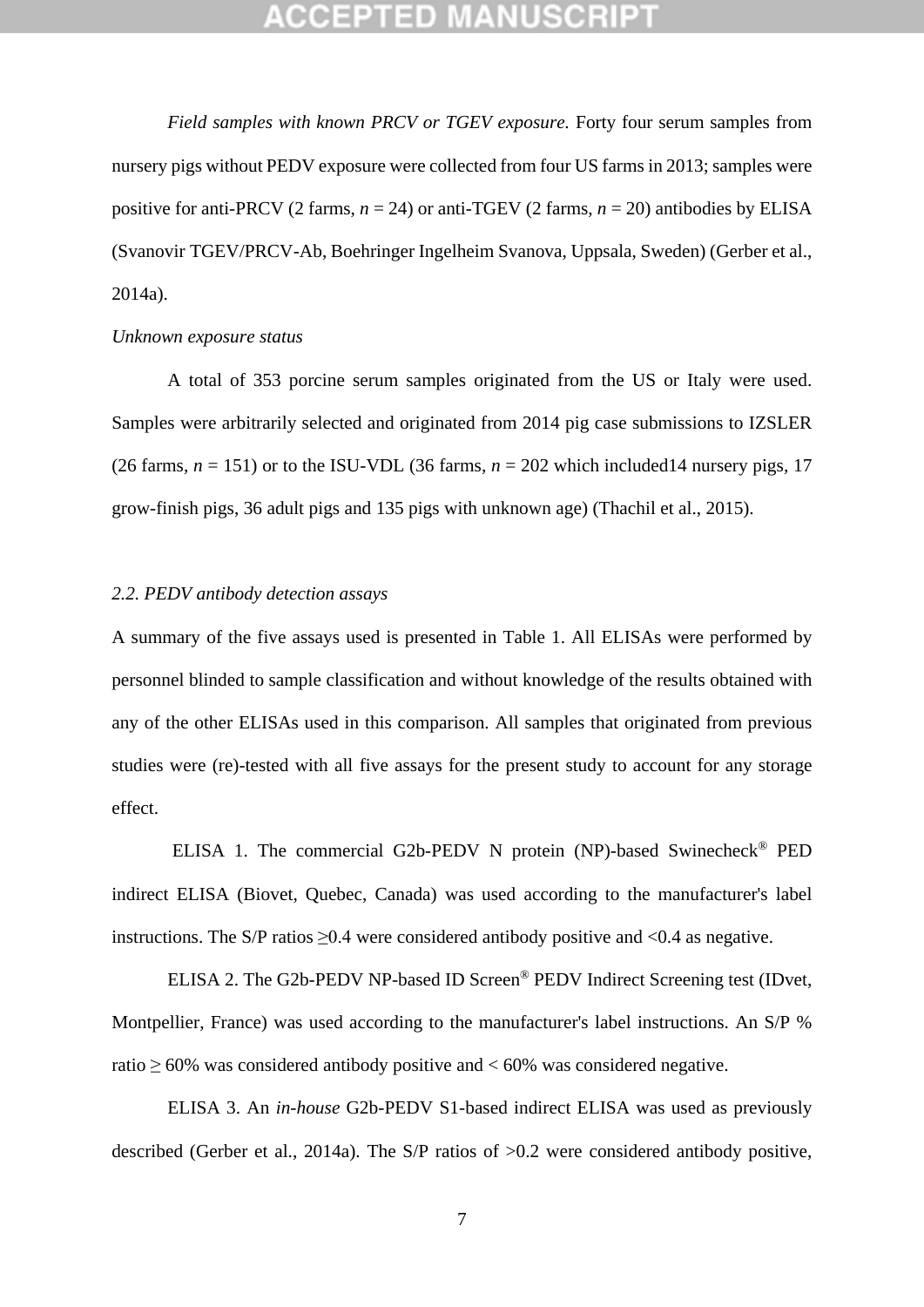## GEPTED M

between 0.14-0.2 as suspect and <0.14 as negative. Samples classified in the suspect range of the ELISA-3 were considered positive for analysis purposes.

ELISA 4. The *in-house* G2b-PEDV NP-based ELISA ID Screen® PEDV Competition 2.0 (IDvet, Montpellier, France) which is not commercially available was used. In brief, serum samples, diluted 1:2.5, were added to a G2b-PEDV NP protein coated 96-well plate for 2 h at 37°C. After a washing step, a peroxidase-conjugated anti-PEDV NP protein antibody was added and incubated at 37°C for 30 min. The peroxidase reaction was visualized by using tetramethylbenzidine-hydrogen peroxide solution as the substrate for 15 min at room temperature and stopped by adding 100 μL of 0.5 M sulfuric acid to each well. Optical densities (OD) were measured at 450 nm using an ELISA plate reader. An S/N % ratios  $\leq 60\%$  was considered antibody positive and > 60% was considered negative.

ELISA 5. An *in-house* G1a PEDV WV ELISA was used. In brief, a G1a PEDV strain CV777-based WV ELISA was developed and validated at IZSLER based on a double antibody sandwich previously described (Sozzi et al., 2010). The ELISA microplates were coated with the 1F12 capture monoclonal antibody (MAb) (Sozzi et al., 2010). Serum samples, diluted 1:4, were mixed with equal volumes of whole cell-cultured adapted PEDV strain CV777 which was inactivated with ß-propiolactone to conserve antigenic properties and pre-incubated in an auxiliary microplate for 1 h at 37°C. Then, 50 μl of the pre-incubated mixtures were transferred into a1F12 MAb-coated plate and the conjugated horseradish peroxidase MAb 4C3 (Sozzi et al., 2010) was added. Following a further 1h incubation at 37°C the plate was washed. The optimal antigen concentration of the inactivated WV ELISA to obtain an optical density value of 1.0-1.5 in absence of a testing sample has been previously determined by testing serial twofold dilutions of the cell supernatants. The colorimetric reaction was performed and optical densities (OD) were measured at 492 nm using an ELISA plate reader. Results were calculated by determining the absorbance value reduction, expressed as percentage of inhibition (PI)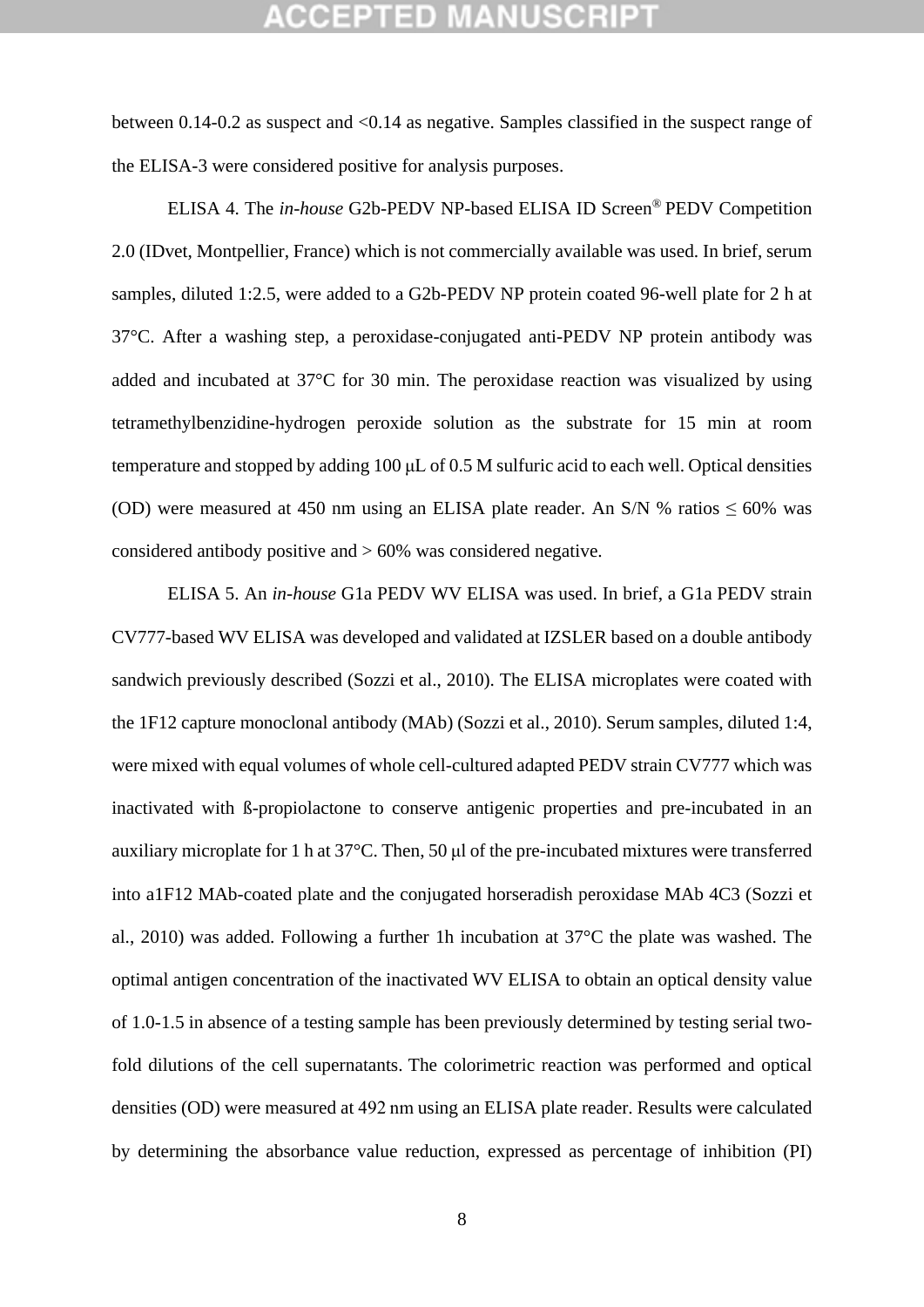## :CEPTED M

having the control wells as reference. The antibody-blocking reaction was considered positive if the PI was  $\geq 60\%$ .

#### *2.3. Discrepant results*

Samples with discrepant results, defined as a sample that exhibited a positive result in one (or more) assay(s) and a negative result in another assay, were retested with all assays. For a given assay, discordant samples were tested two or three times and the final result was based on two coincident results independent of the retest results with any other assay. This approach was adopted according to standard practices in Veterinary Diagnostic Laboratories for samples with unexpected results. Initially, 153 samples were classified as discrepant. From those 138 remained discrepant after retesting and 15 samples were reclassified. Samples that were positive by only one assay after retesting were submitted to the ISU-VDL for PEDV IFA-ISU (Thomas et al., 2015) and for the PEDV WV ELISA (abbreviated here as WV-ISU) (Thomas et al., 2015) in addition to submission to the DTU National Veterinary Laboratory in Denmark for a blocking ELISA (abbreviated here as DTU-bELISA) (Lohse et al., 2016).

### *2.4. Statistical analysis*

Experimental samples were excluded from the statistical analysis. The sensitivity and specificity of the assays were estimated using the field samples with known or unknown PEDV infection status collected at a single time point by a Bayesian latent class model with Markov Chain Monte Carlo (MCMC) simulation. A five test, three population, conditional independence model was fitted using JAGS 4.2.0. For samples with known infection status, the test outcomes were modeled by Bernoulli random variables with "chance of positive=sensitivity" for positive infection status and "1-specificity" for negative infection status. For samples with unknown infection status, latent Bernoulli random variables were first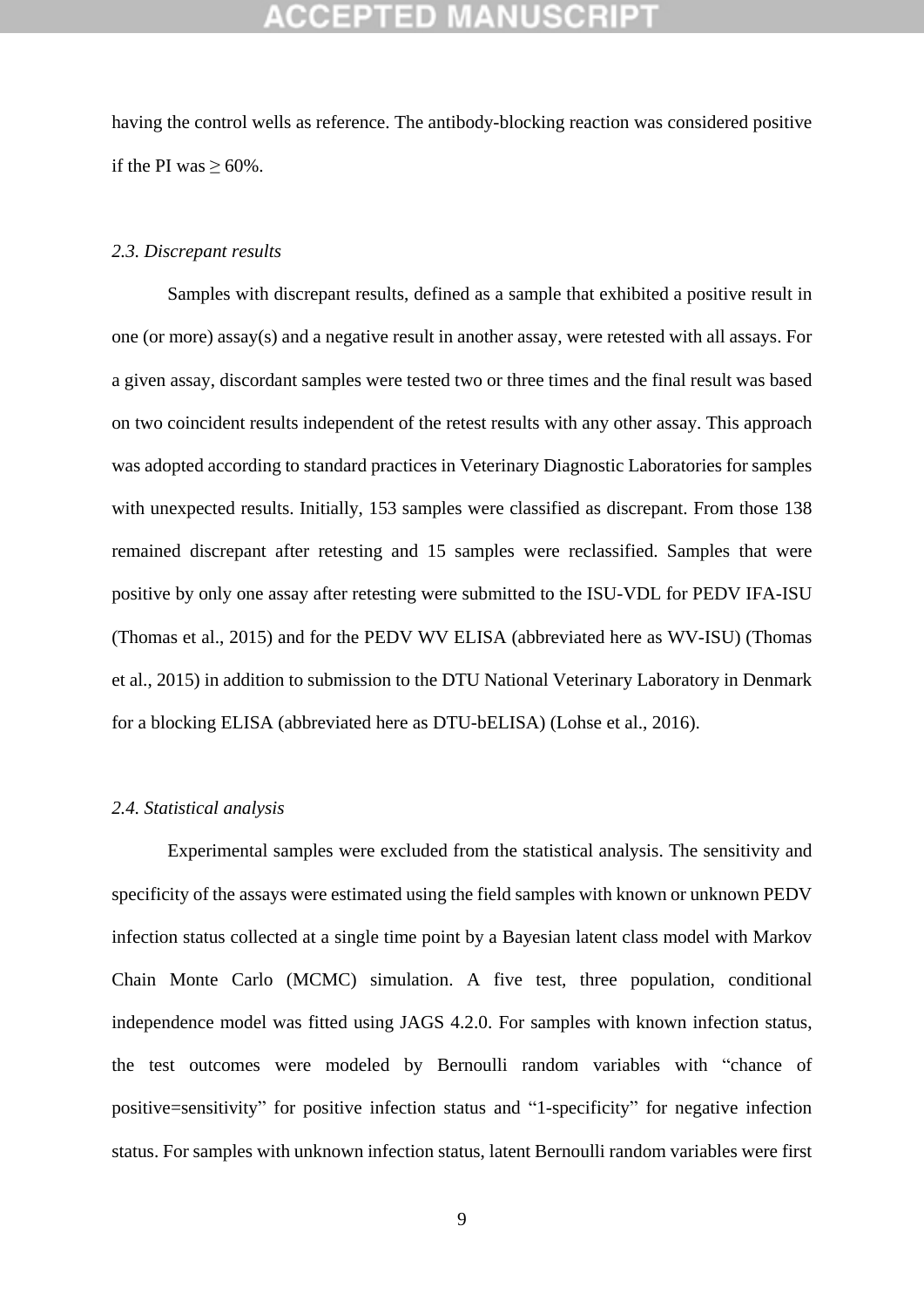## **CEPTED**

generated for the infection status, and then the test outcomes were generated conditional on the latent status. Non-informative prior Beta distributions (0.5,0.5) were used for the parameters in the Bayesian model, ie, sensitivities, specificities and prevalence. The simulation was conducted with 1 chain with 20,000 iterations and the first 10,000 iterations were discarded as burning stage. The Gelman and Rubin diagnostic was used to check the convergence of three MCMC chains run in parallel.

The Cochran's *Q* test for matched data, followed by McNemar's test for pairwise comparisons was used to determine whether the proportions of positive samples were significantly different by assays. Differences among tests were considered significant if *p <* 0.05. For field samples, analysis kappa (κ) index was performed to determine the agreement of positive/negative results between assays. The strength of agreement was considered as described ≤0 = poor,  $0.01-0.2$  = slight,  $0.21-0.4$  = fair,  $0.41-0.60$  = moderate,  $0.61-0.80$  = substantial, and  $0.81-1$  = almost perfect. Statistical analyses were performed using SAS Version 9.4 (SAS Institute, Inc., Cary, USA).

#### **3. Results**

### *3.1. PEDV antibody detection in experimentally infected pigs*

Results from experimentally infected pigs are summarized in Table 2. All 22 samples from PEDV unexposed pigs were negative by all assays. All five assays correctly identified at least one pig in each group of 3 to 6 pigs experimentally infected with G1a PEDV, G1b PEDV or G2b PEDV.

Among the pigs infected with G1a PEDV, positive pigs were first recognized by ELISA 3 at dpi 10, by ELISAs 1 and 4 at dpi 14 and by ELISAs 2 and 4 at dpi 28 (Table 2). Among the pigs infected with G1b PEDV, ELISAs 2 and 5 detected positive pigs by dpi 7. Among the pigs infected with the G2b-PEDV, all assays but ELISA 1 detected at least one positive pig at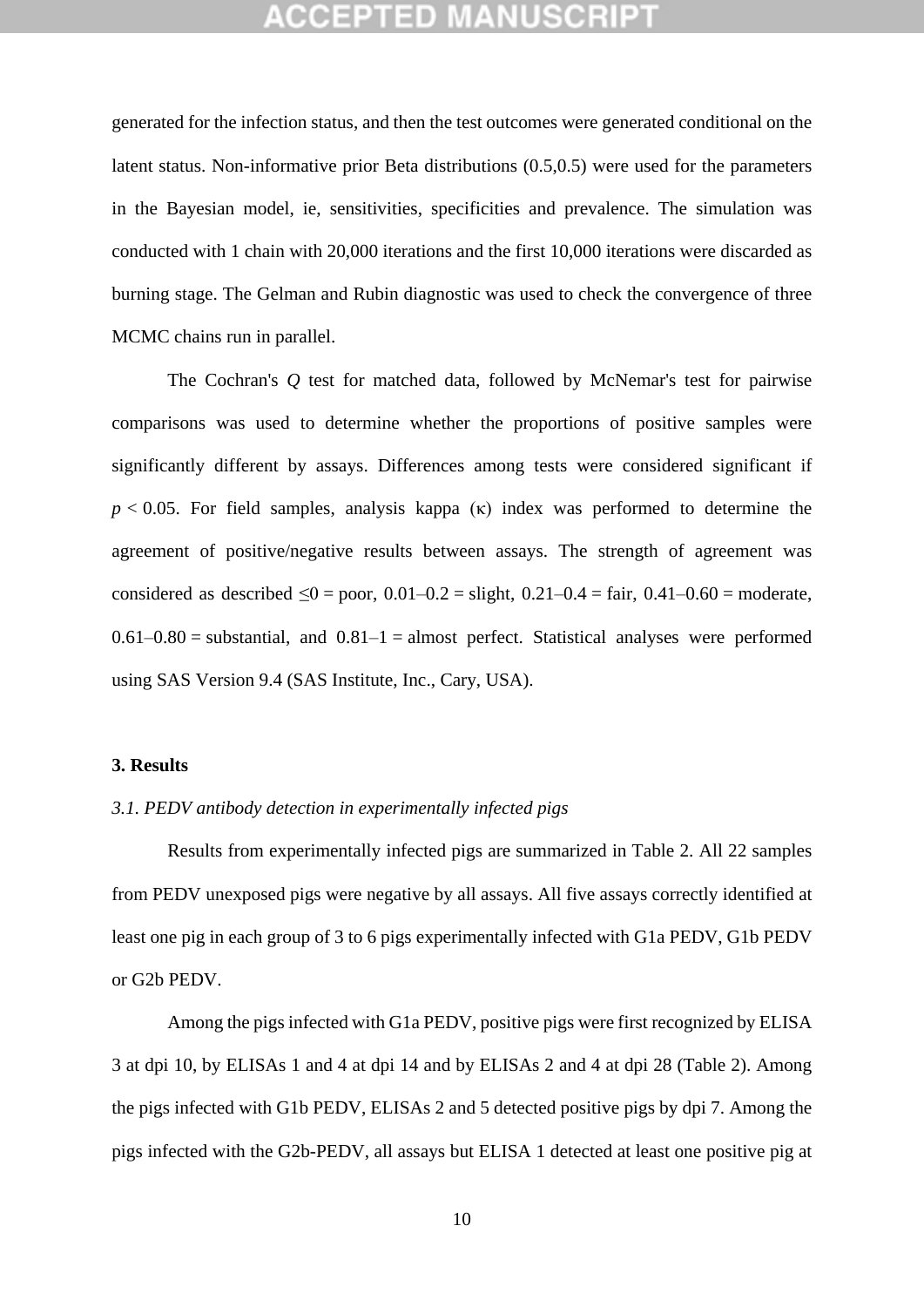dpi 7. After dpi 14 all assays had similar detection. Positive detection among the assays for a given dpi was not different although ELISA 1 presented the overall lowest numerical values.

#### *3.2. PEDV antibody detection in field serum samples*

*Field samples with known PEDV exposure.* All assays identified at least one positive sample in all of the 13 Italian PEDV exposed farms. In the 10 farms from which samples were collected during the G1b PEDV outbreaks in 2014/2015 the positive detection varied from 95- 100%. In the three farms from which samples were collected during the G1a PEDV outbreaks in 2006, the positive detection varied from 32 to 96% among assays (Table 3). Specifically, ELISA 5 detected 96.0% (24/25) positive samples from all three farms, ELISAs 2, 3 and 4 detected 40.0% (10/25) to 52.0% (13/25) samples as positive and ELISA 1 detected 32.0% (8/25) samples as positive.

*3.2.1 Field samples without PEDV exposure.* From the 100 samples originated from the five 2014/2015 Italian farms without known PEDV exposure, ELISA 3 identified 16% (Table 4, Farm 6) of the samples as positive, ELISA 1 identified 6% (Farms 6, 5 and 7) positive samples and ELISA 2 (Farm 7) identified 1% positive samples. The positive sample detected by ELISA 2 on Farm 7 was also detected as positive by ELISA 1. The other ELISAs did not detect any positive sample in the PEDV negative samples set.

*3.2.2 Field samples with unknown PEDV exposure.* ELISA 5 classified the highest number of positive samples collected in 2014/2015 from 26 Italian farms with unknown exposure  $(p \le 0.05)$  (Table 3). Specifically, ELISA 5 identified 88.4% (23/26) of the farms as PEDV positive, while ELISAs 1, 2, 3 and 4 classified 30.7% (8/26) to 50% (13/26) of the farms as PEDV positive. ELISA 3 classified the highest number of positive samples within the 36 US farms with unknown exposure  $(p \le 0.05)$  (Table 3). ELISAs 1, 3, 4 and 5 classified 61.1%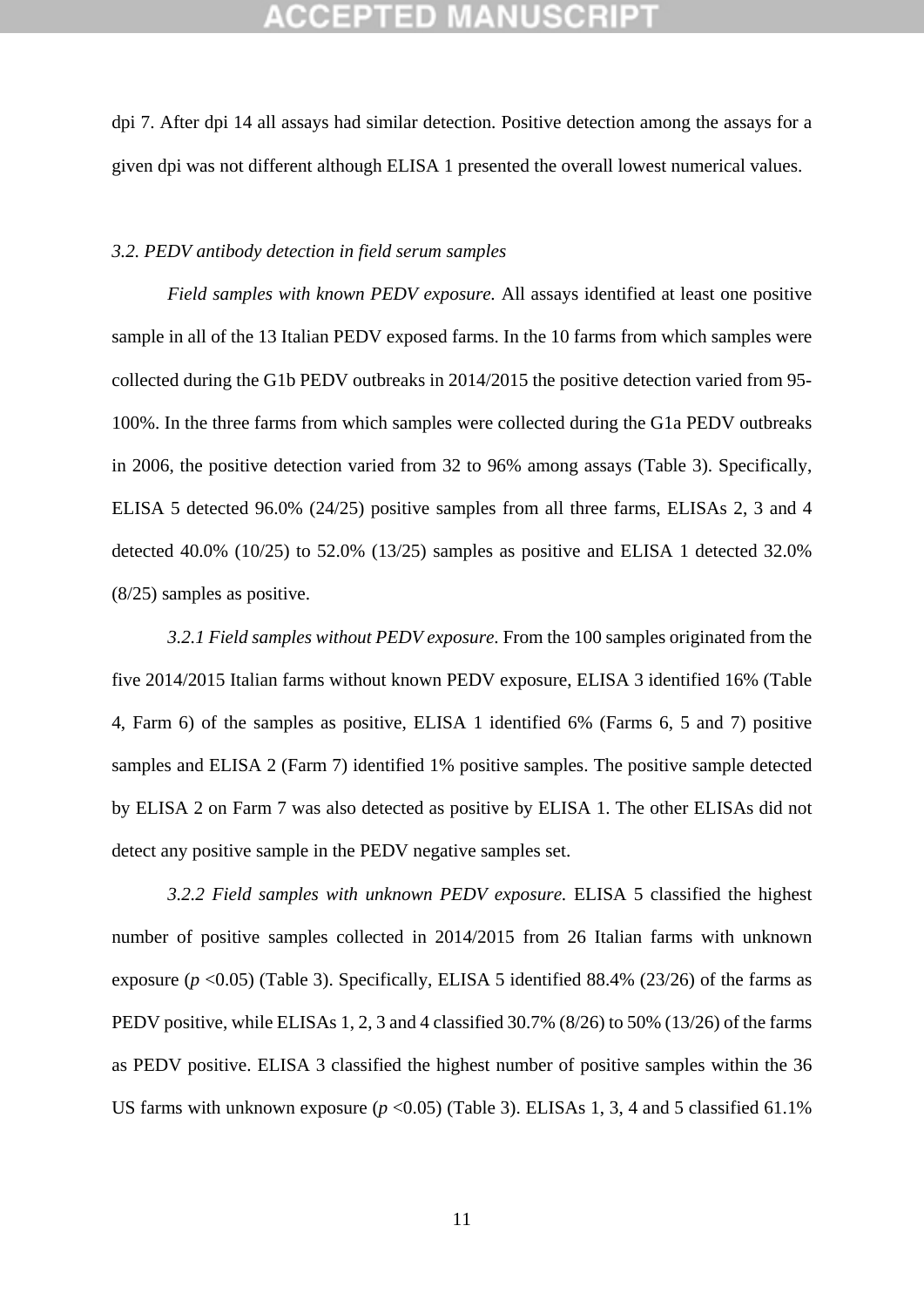## (CEPTED)

(22/36) to 77.7% (28/36) of the farms as positive and ELISA 2 classified 44.4% (16/36) of the farms as positive.

*3.2.3 Overall agreement on all field serum samples regardless of PEDV exposure status.* ELISA 5 presented the overall highest number of positive samples (48%, 315/647) and ELISAs 1 (28%, 175/622) and 4 (29%, 178/622) presented the lowest detection (Table 3). There was an overall substantial agreement ( $\kappa = 0.61$ ) among assays. The agreement among assays was similar considering the sample set origin (Italy,  $\kappa = 0.61$ ; US,  $\kappa = 0.56$ ). Interestingly, the agreement among assays in the subset of samples originating from farms with known exposure to PEDV ( $n = 269$ ) was substantial (overall agreement  $\kappa = 0.80$ ,  $\kappa = 0.71$ -0.95), while the agreement among assays on samples of unknown status ( $n = 353$ ) was only fair (overall agreement  $\kappa = 0.31$ ,  $\kappa = 0.16$ -0.62).

### *3.3. Cross-reaction with other coronaviruses*

Among 44 TGEV or PRCV antibody positive serum samples, 1/24 anti-PRCV antibody positive sample and 2/20 anti-TGEV antibody positive samples reacted with ELISA 2 (Table 3). Positive samples originated from Farm A, one of the two PRCV infected farms, and from Farm B, one of two TGEV infected farms (Table 4). ELISA 5 reacted with one TGEV antibody positive sample originating from Farm C. Positive signals on any of the PRCV or TGEV samples were not observed with the other ELISAs.

#### *3.4. Samples with discrepant results*

Samples with discrepant results  $(n = 138)$ , defined as a sample that did not exhibit coincidental results with all assays, i.e., exhibited positive results in one or more assays and negative results in any of the other assays, were further evaluated based on sample availability. A total of 96 samples from 28 farms were selected and tested by an IFA and the WV-ISU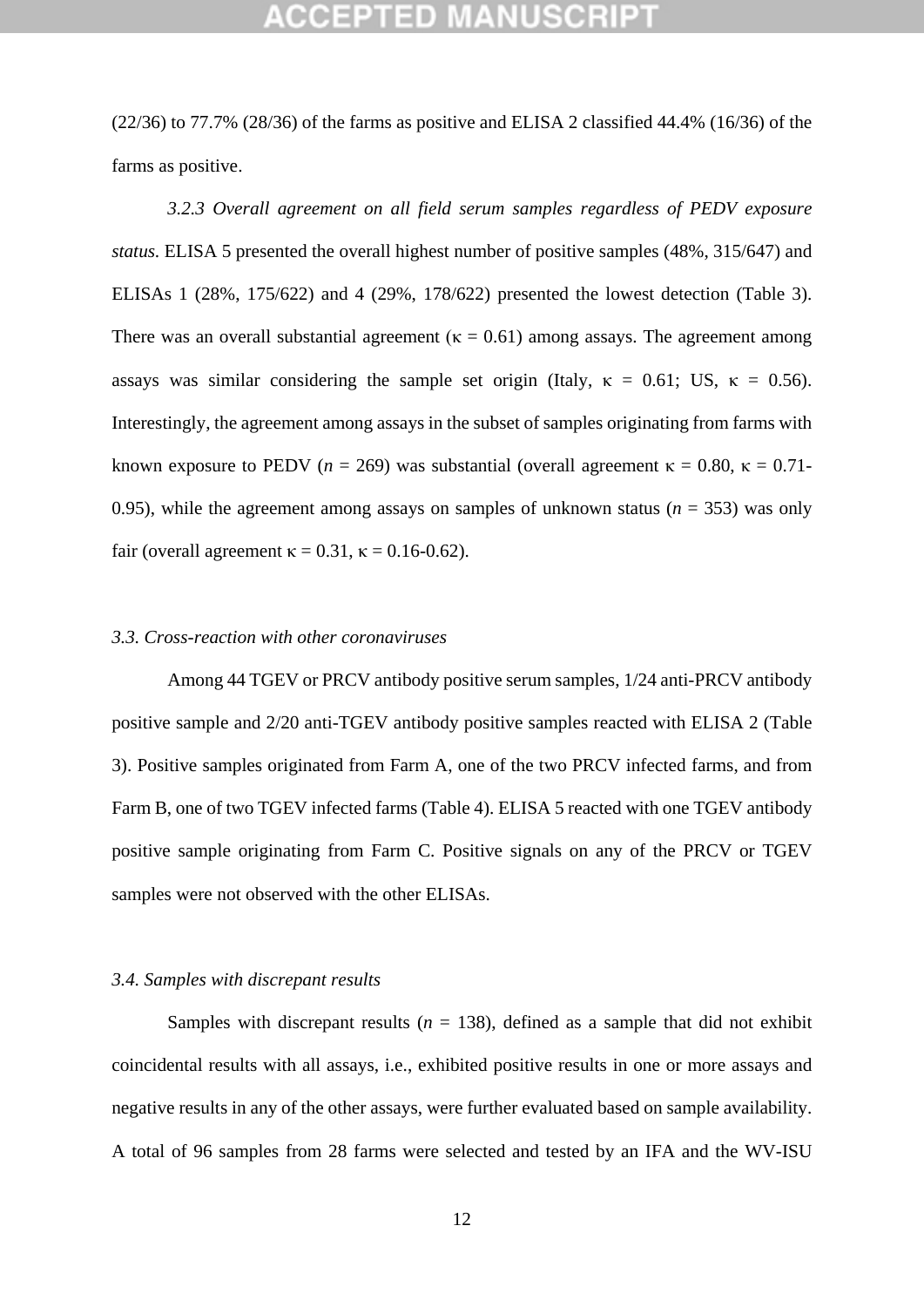## CEPTED M:

ELISA, and 83 of the 96 samples were tested by the DTU-bELISA (Table 4). The WV-ISU ELISA classified the highest number of farms as positive (23/26), including a sample on a PRCV positive, PEDV negative farm, while the IFA classified the lowest number of farms as positive (4/28). The DTU-bELISA classified 7/28 farms as positive.

### *3.5. Estimate of diagnostic sensitivity and specificity*

Assays accuracy were estimated by using cumulative data using a Markov Chain Monte Carlo simulation. The estimate of expected predictive error (DIC) was 2947.5. Diagnostic sensitivity and specificity with a 95% probability interval were estimated to be  $68.2\%$   $(62.1 - 74.4\%)$  and 97.5% (95.2 – 99.0%) for ELISA 1, 73.7% (71.5 – 79.6%) and 98.4% (96.6 – 99.5%) for ELISA 2, 86.2% (81.1 – 90.6%) and 91.6% (87.7 – 94.8%) for ELISA 3, 78.3% (72.8 – 83.5%) and 99.7% (98.2 – 100%) for ELISA 4, and 93.5% (90.3 – 96.0%) and 91.2% (83.8 – 97.9%) for ELISA 5.

### **4. Discussion**

The ongoing large-scale PEDV outbreaks in the Americas, Asia and Europe demand specific PEDV detection tools such as serology for locating PEDV-exposed herds, to conduct epidemiological studies, and to do immunization efficacy studies (Lin et al., 2015). Challenges for accurate serological diagnosis for PEDV include the variability of viral genome and also the existence of common immunodominant sites among alphacoronaviruses (Lin et al., 2015). This includes TGEV that produces similar clinical and pathological signs as PEDV (Stevenson et al., 2013) and PRCV that is widespread in many geographic locations (Saif et al., 2012). In this study, the ability to detect antibodies against PEDV in pigs infected with G1 or G2 PEDV isolates was compared for five serological tests based on PEDV WV, the N protein or the S protein.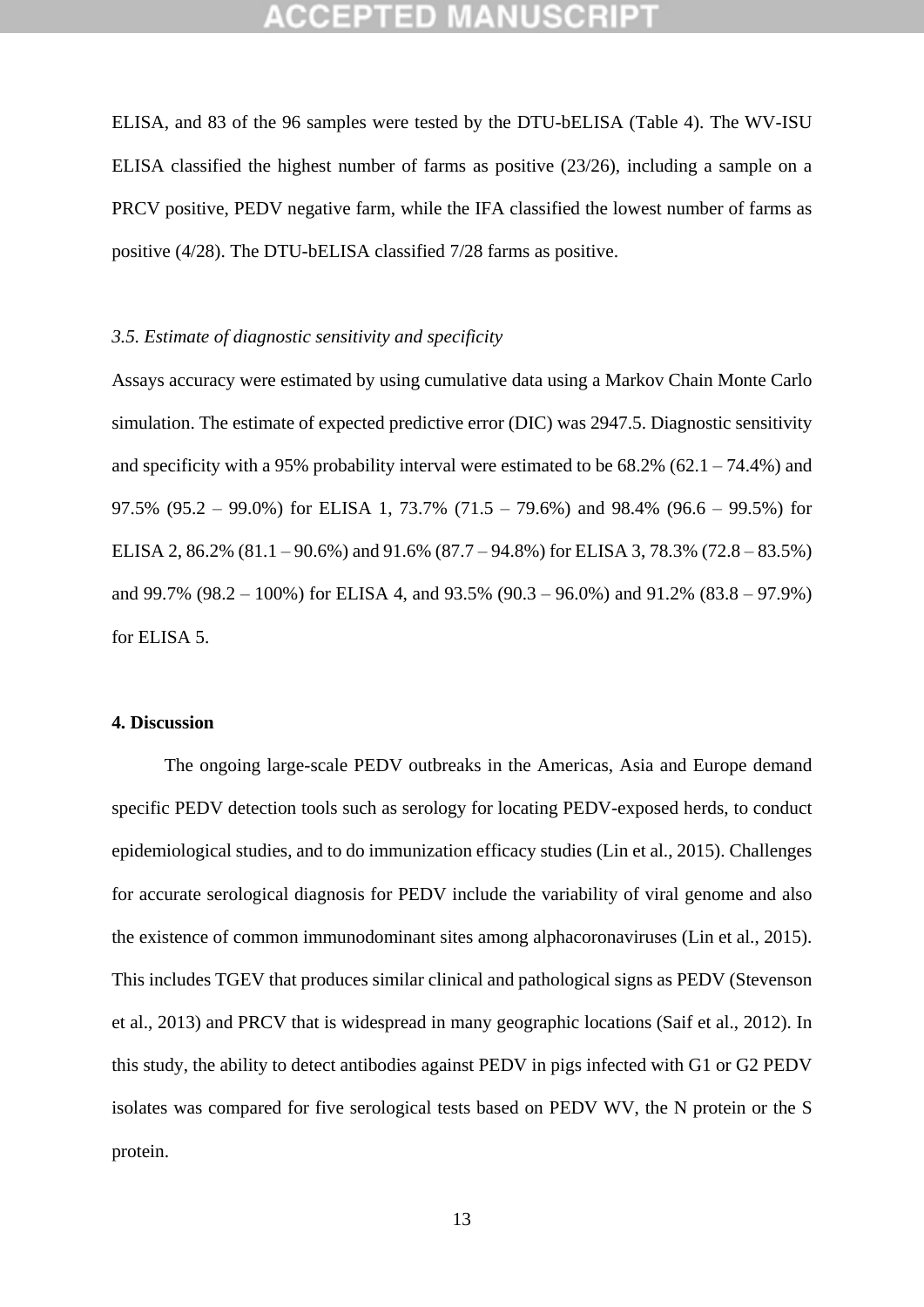All five tested assays correctly identified pigs infected with G1a PEDV, G1b PEDV or G2b PEDV but with different detection proportions. None of the assays had a consistently higher detection across the different strains. It has been suggested that ELISAs based on WV or the N protein would be more sensitive for detection of antibodies against heterologous PEDV strains than ELISAs based on the S1 protein (Chen et al., 2016b; Lin et al., 2015). This could not be confirmed in the present study as by using the S1-based ELISA 3 pigs infected with G1a PEDV were identified up to four days earlier compared to all other assays, including ELISA 5 that is based on the whole virus of a G1a PEDV strain. ELISA 5 and N-based ELISA 4 detected antibodies against G1b PEDV earlier compared to the S1-based ELISA 3. However, the latter had similar performance in the detection of the G1b PEDV sera compared to the other two N-based ELISAs indicating that other factors than the antigen used could contribute to differences in the sensitivity among assays.

In the present study, the NP-based indirect ELISA 2 cross-reacted with 1/24 PRCV and 2/20 TGEV positive serum samples, and the WV-based competitive ELISA 5 cross-reacted with a TGEV positive serum sample. Indirect ELISAs have the advantage of requiring only one anti-species specific conjugate targeting a particular antibody subset such as anti IgA or IgG that are readily available, making it suitable for wide use for screening large number of samples (Schrijver and Kramps, 1998). However, in indirect ELISAs, non-specific binding of antibodies is a common problem, because all antibodies that are bound in the well, either specifically or non-specifically, will be detected by the conjugated antibody, affecting its specificity (Schrijver and Kramps, 1998). On the other hand, competitive ELISAs are generally recognized as being more specific than indirect ELISAs because interference due to antibody non-specific binding generally does not bias the test result and allow the use of partially purified virus when highly purified MAbs are used (Schrijver and Kramps, 1998). Because of this characteristic, serum samples can be tested in low dilutions, which may contribute also to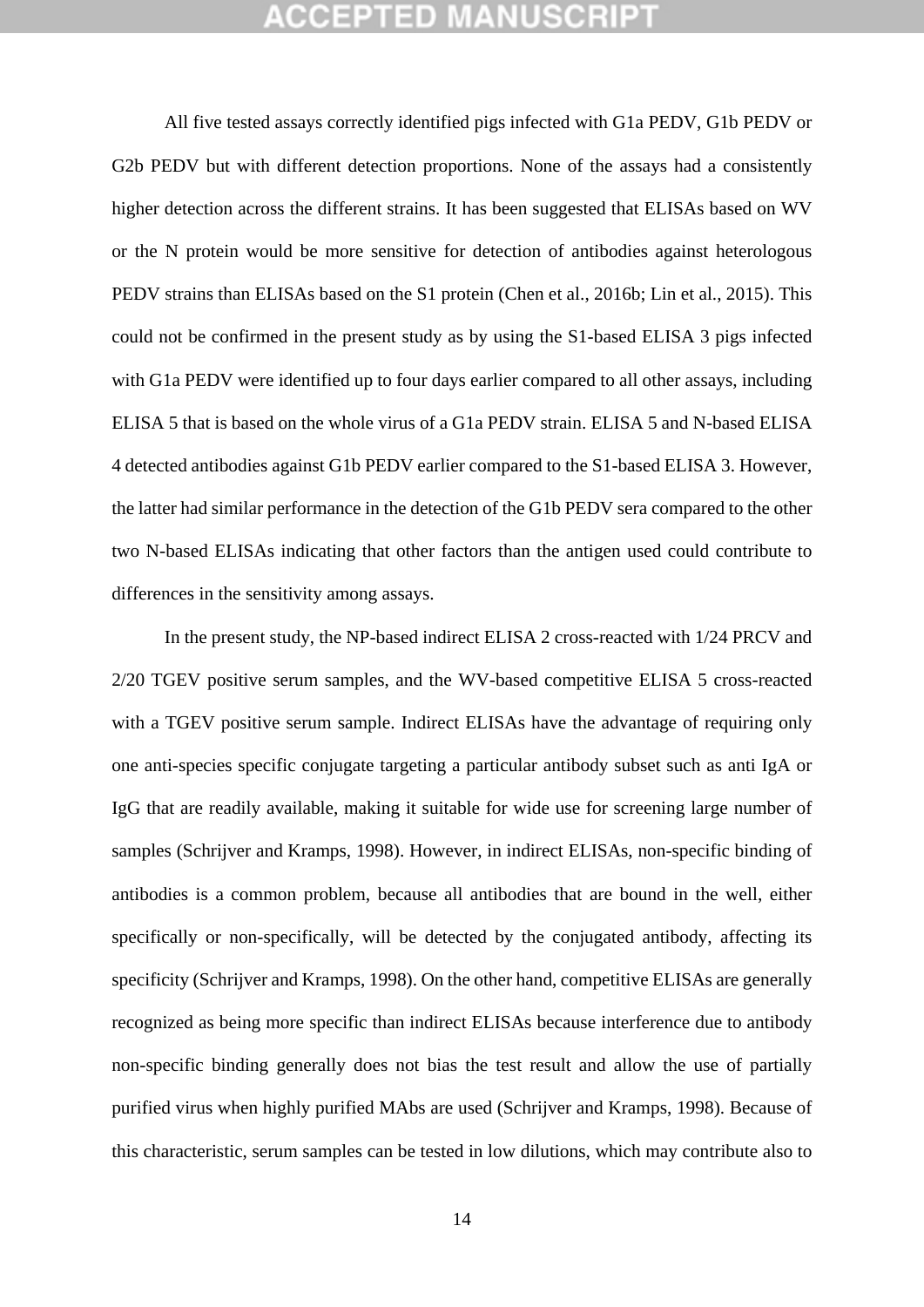## GEPTED M

a higher sensitivity of this format (OIE, 2015). However, unexpected interferences can also occur in competitive ELISAs. For example, purified WV contains all virally expressed proteins, which increases sensitivity but also increases the risk for cross-reaction with similar viruses (Simmons, 2008). Truncation of the antigenic site in the N protein N-terminal region to exclude the immunodominant cross-reactive epitope or the usage of S protein as antigen for PEDV serology has been suggested to improve specificity of the immunoassays (Lin et al., 2015).

ELISA 3 detected 16/34 samples from a PEDV non-exposed farm as positive. Another NPbased assay (ELISA 1) also detected a single positive sample on the same farm. When the discrepant samples were further evaluated using an IFA, the indirect WV-ISU ELISA, the blocking DTU-bELISA contradictory results of these additional assays further complicated the serological diagnosis. As the 2015 non-exposed Italian farms were classified based on absence of clinical signs and PEDV RT-PCR negative results in fecal samples, the result suggests an unspecific reaction by one of the assays used. However, the high number of samples detected in a single farm (Farm 6) by ELISA 3 could indicate a cross-reaction with an unknown pathogen or a true positive result. Alignment of the S1 gene sequence and sequences publicly available through GenBank did not reveal similarities with any other pig pathogens (data not shown). Alternatively, the farm could have experienced a prior subclinical PEDV infection as the absence of PEDV RNA was based on a single point RT-PCR testing on ten fecal samples. Misclassifications of farms as "negative" could lead to artificially decreased specificity of assays. This bias in the specificity usually occurs because the positive serological results within these farms are classified as false-positives. As the farms classified as negative were excluded from the sensitivity analysis, this did not affect the estimated sensitivity. Previous studies have shown that PEDV antibodies in serum samples can be detected up to 7 months after initial exposure (Goede et al., 2015; Ouyang et al., 2015). Basing a negative farm classification on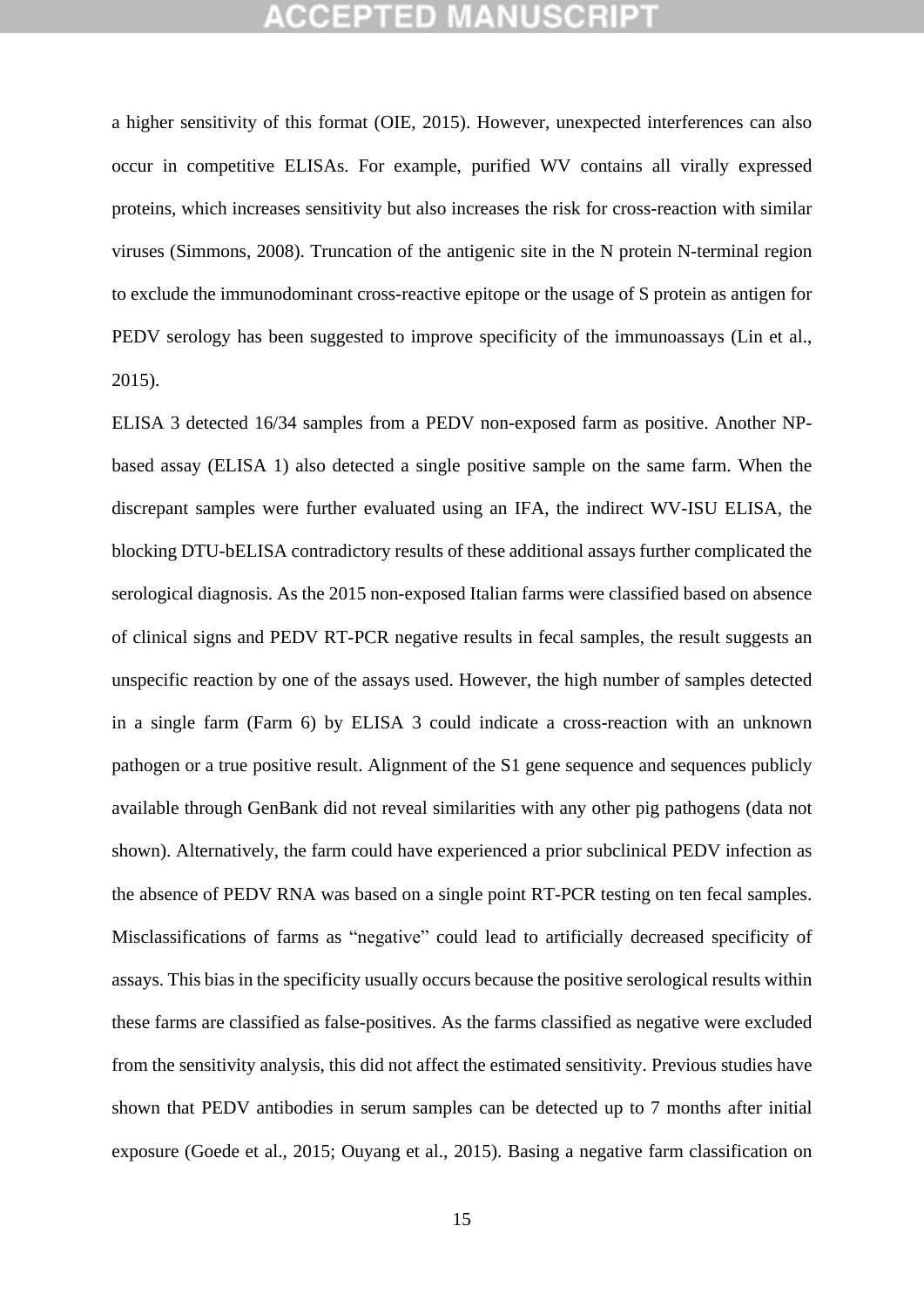## GEPTED M

testing fecal samples by RT-PCR at a single time point could easily lead to a misclassification if the farm had experienced a clinically not recognized PEDV infection weeks or months before the testing. Phylogenetic studies showed that the PEDV strains currently associated with PEDV outbreaks in Italy are G1b strains (Boniotti et al., 2016), which have been suggested to produce milder clinical signs when compared to G2b strains (Chen et al., 2016a).

Although the evaluated assays presented an overall substantial agreement for the field samples from both tested countries, the agreement differed within subsets. The almost perfect agreement on the samples with known exposure may be explained by relative timing of PEDV infection (acute to subacute outbreaks) to sample collection and therefore the high number of positive samples, which could have artificially increased the estimates of sensitivity of the assays. In the unknown exposure set, samples likely contained animals in different phase of infection and samples with variable amounts of antibodies. Additionally, the unknown infection status for PEDV and other possible coronaviruses infections complicate the interpretation of discrepant results. ELISA 5, developed in Italy, had a much higher detection of positive serum samples in an Italian sample set with unknown PEDV exposure but not for the US subset of unknown samples. An increased positive detection by the competitive ELISA may be due to detection of IgA and IgM antibodies in addition to the IgG antibodies detected by the indirect ELISAs. However, the same trend was not observed with the competitive ELISA 4. Similarly, ELISA 3, developed in the US, had the highest detection among the US unknown samples subset. The sample set used for each assay optimization could partially explain the different detection proportions (Banoo et al., 2010) as the usage of same cut off for geographically different animal populations infected with different viral strains may result in different sensitivity and specificity. Similarly, the usage of only experimentally infected animals can lead to inflated estimates of accuracy when the samples have been collected only from animals at the peak of antibody production, or from animals from herds tested free for the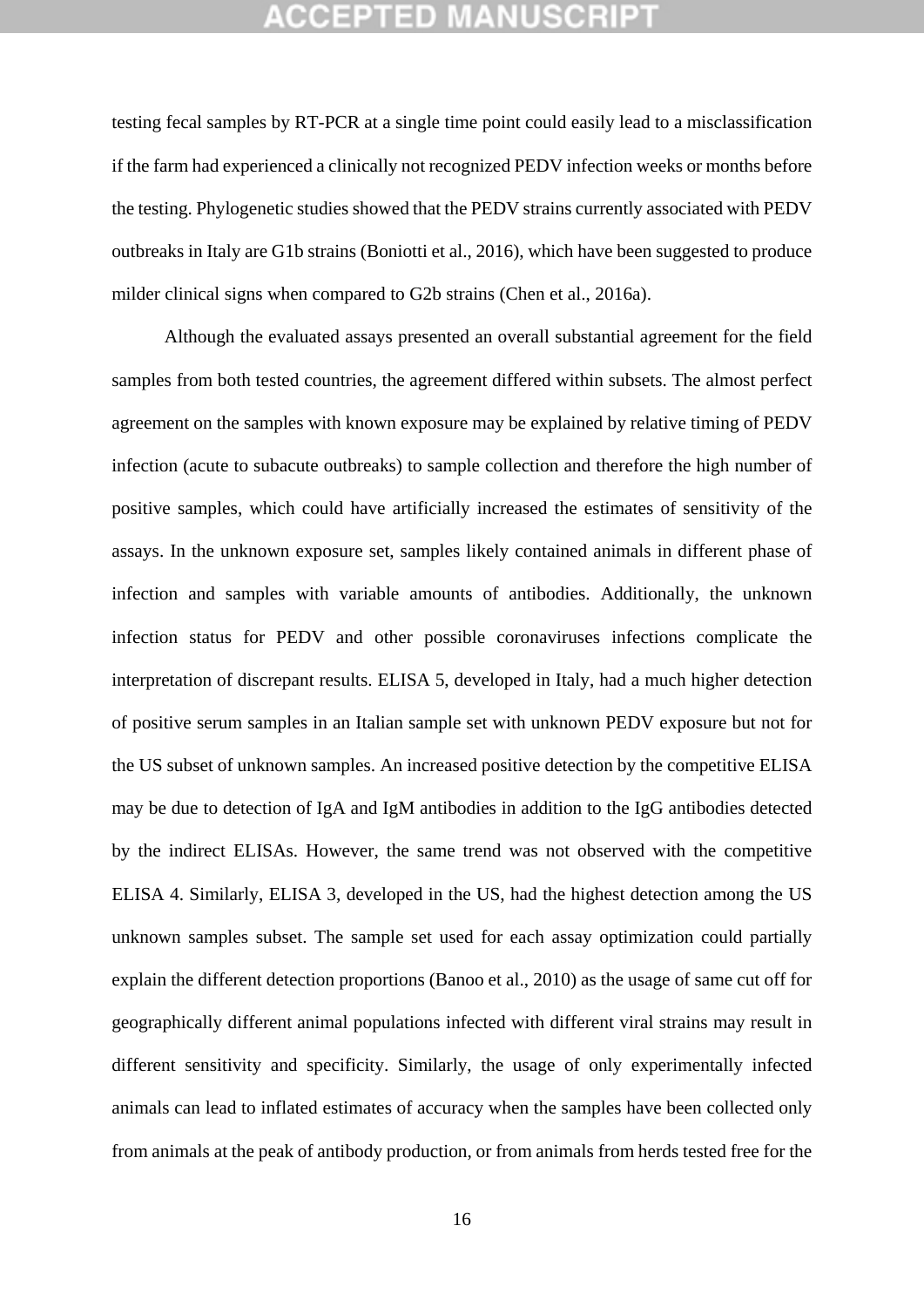## CEPTED M

most pathogens (Banoo et al., 2010). Alternatively, a PEDV-TGEV recombinant virus was found to circulate in Italy during 2009-2012 (Boniotti et al., 2016). Although the PEDV-TGEV recombinant virus has not been detected after 2012 (Boniotti et al., 2016), the presence of unidentified recombinant enteric coronaviruses could perhaps partially explain a higher positive detection for the WV-based ELISA 5.

Ideally, diagnostic specificity and sensitivity should be calculated using unequivocally true negative and true positive samples as determined by a combination of 'gold standard' methods (OIE, 2015). However, in the absence of 'gold standard' tests, latent-class models based on reference populations, and not individual reference samples can be used (OIE, 2015). In the present study, a Bayesian approach was used to estimate the assays accuracy. Measures of diagnostic accuracy are extremely sensitive to the design of the study and although the usage of samples from different geographical populations herein could potentially increase representativeness, the accuracy of the presented results should be interpreted with caution. When applying a diagnostic assay, laboratories should observe if the cut-off values are applicable in their specific context and revise diagnostic sensitivity and specificity as required (Crowther et al., 2006). It is critical that the diagnostic purpose of an assay is clearly defined in regard to the population to be tested (OIE, 2015). As diagnostic sensitivity and diagnostic specificity are usually inversely related and as such a decrease in diagnostic specificity will result in elevated false positive results. Tests with moderate to high diagnostic sensitivity and specificity balance the false positive and false negative results and give a more accurate estimate of prevalence of infection or vaccination within a population (OIE, 2015). The decision which assay should be used for PEDV antibodies monitoring at the herd level ultimately needs to be based on the expected prevalence of disease, desired specificity and sensitivity levels (screening or confirmatory test), easiness of testing, and access to a certain assay.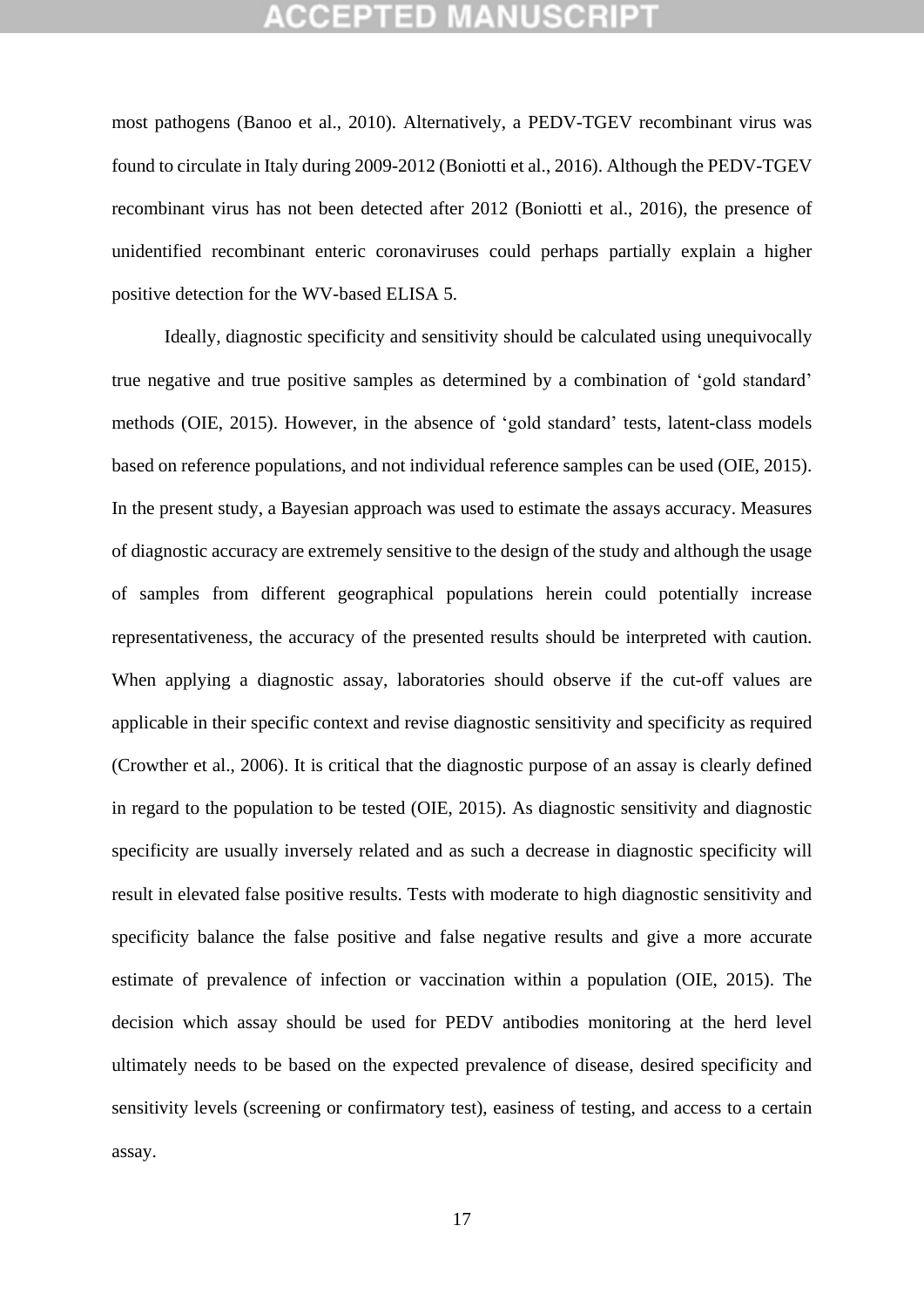### **5. Conclusions**

In summary, the ELISA 1 had the overall lowest detection from sample subsets derived from both experimentally and naturally infected animals and ELISA 5 had the overall highest detection.

#### **Financial support**

Funding for this study was provided by the Biotechnology and Biological Sciences Research Council (BBSRC) Institute Strategic Programme Grant awarded to the Roslin Institute (BB/J004324/1; BBS/E/D/20241864). ID Screen® PEDV Indirect Screening test and ID Screen® PEDV Competition 2.0 ELISA kits were provided by IDVet, Grables, France.

### **Conflict of interest**

The authors declared the following potential conflicts of interest with respect to the research, authorship, and/or publication of this article: Authors L. Comtet, M. Roche and P. Pourquier were employed by IDVet Innovative Diagnostics when this study was conducted. The remaining authors declare no conflicting interests.

### **Acknowledgments**

We thank Mark McNeil for assistance with the sample testing.

#### **References**

Banoo, S., Bell, D., Bossuyt, P., Herring, A., Mabey, D., Poole, F., Smith, P.G., Sriram, N., Wongsrichanalai, C., Linke, R., O'Brien, R., Perkins, M., Cunningham, J., Matsoso, P., Nathanson, C.M., Olliaro, P., Peeling, R.W., Ramsay, A., 2010. Evaluation of diagnostic tests for infectious diseases: general principles. Nat. Rev. Microbiol. 8, S17-S29.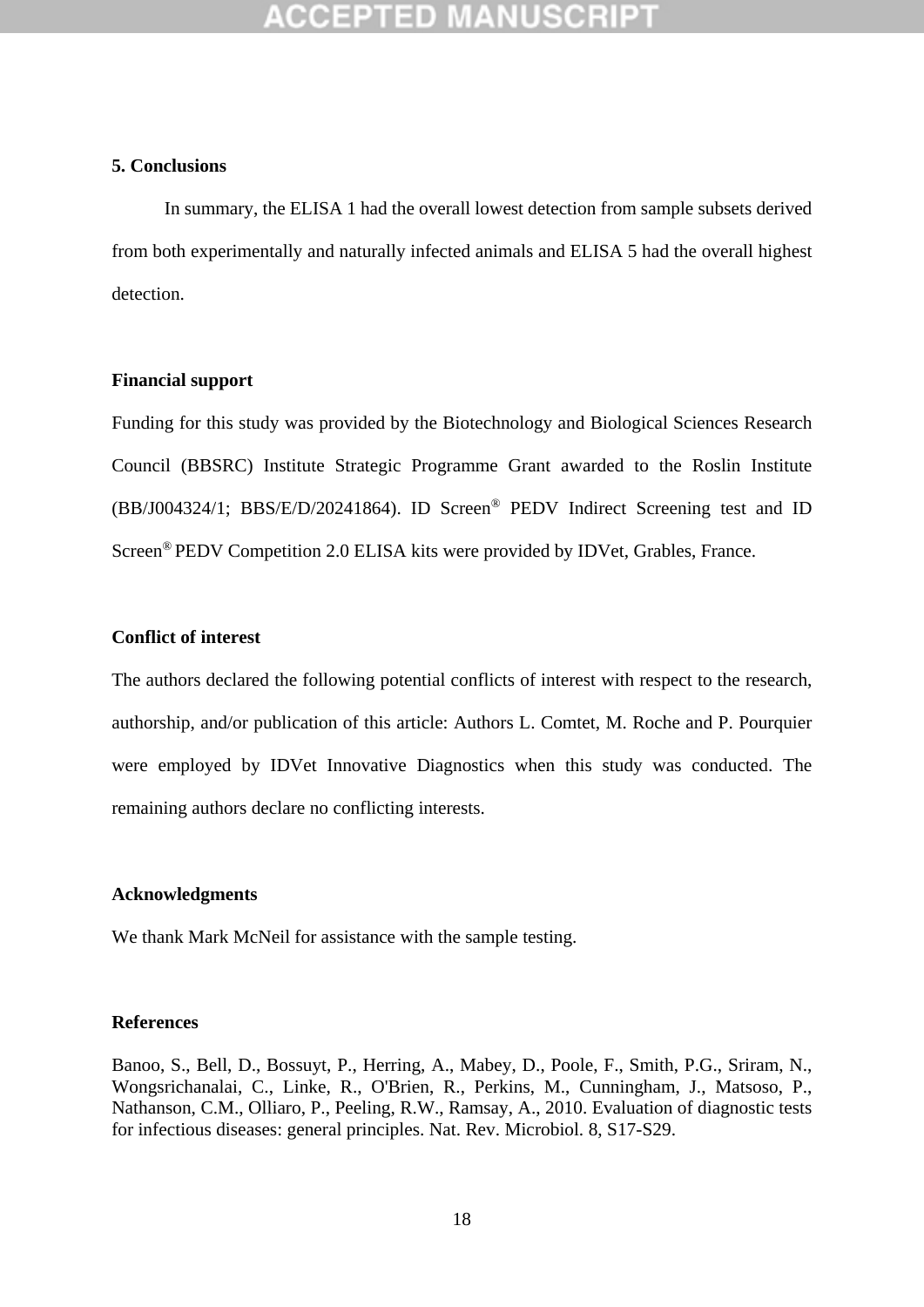# GEPTED

Boniotti, M.B., Papetti, A., Lavazza, A., Alborali, G., Sozzi, E., Chiapponi, C., Faccini, S., Bonilauri, P., Cordioli, P., Marthaler, D., 2016. Porcine Epidemic Diarrhea Virus and Discovery of a Recombinant Swine Enteric Coronavirus, Italy. Emerg. Infect. Dis. 22, 83-87.

Brian, D.A., Baric, R.S., 2005. Coronavirus genome structure and replication. Curr. Top. Microbiol Immunol 287, 1-30.

Bridgen, A., Duarte, M., Tobler, K., Laude, H., Ackermann, M., 1993. Sequence determination of the nucleocapsid protein gene of the porcine epidemic diarrhoea virus confirms that this virus is a coronavirus related to human coronavirus 229E and porcine transmissible gastroenteritis virus. J Gen Virol 74 ( Pt 9), 1795-1804.

Chen, Q., Gauger, P.C., Stafne, M.R., Thomas, J.T., Madson, D.M., Huang, H., Zheng, Y., Li, G., Zhang, J., 2016a. Pathogenesis comparison between the United States porcine epidemic diarrhea virus prototype and S-INDEL-variant strains in conventional neonatal piglets. J. Gen. Virol.

Chen, Q., Li, G., Stasko, J., Thomas, J.T., Stensland, W.R., Pillatzki, A.E., Gauger, P.C., Schwartz, K.J., Madson, D., Yoon, K.J., Stevenson, G.W., Burrough, E.R., Harmon, K.M., Main, R.G., Zhang, J., 2014. Isolation and characterization of porcine epidemic diarrhea viruses associated with the 2013 disease outbreak among swine in the United States. J. Clin. Microbiol. 52, 234-243.

Chen, Q., Thomas, J.T., Gimenez-Lirola, L.G., Hardham, J.M., Gao, Q., Gerber, P.F., Opriessnig, T., Zheng, Y., Li, G., Gauger, P.C., Madson, D.M., Magstadt, D.R., Zhang, J., 2016b. Evaluation of serological cross-reactivity and cross-neutralization between the United States porcine epidemic diarrhea virus prototype and S-INDEL-variant strains. BMC. Vet. Res. 12, 70.

Crowther, J.R., Unger, H., Viljoen, G.J., 2006. Aspects of kit validation for tests used for the diagnosis and surveillance of livestock diseases: producer and end-user responsibilities. Rev. Sci. Tech. 25, 913-935.

Gerber, P.F., Gong, Q., Huang, Y.W., Wang, C., Holtkamp, D., Opriessnig, T., 2014a. Detection of antibodies against porcine epidemic diarrhea virus in serum and colostrum by indirect ELISA. Vet. J. 202, 33-26.

Gerber, P.F., Xiao, C.T., Chen, Q., Zhang, J., Halbur, P.G., Opriessnig, T., 2014b. The spraydrying process is sufficient to inactivate infectious porcine epidemic diarrhea virus in plasma. Vet. Microbiol. 174, 86-92.

Goede, D., Murtaugh, M.P., Nerem, J., Yeske, P., Rossow, K., Morrison, R., 2015. Previous infection of sows with a "mild" strain of porcine epidemic diarrhea virus confers protection against infection with a "severe" strain. Vet. Microbiol. 176, 161-164.

Hofmann, M., Wyler, R., 1990. Enzyme-linked immunosorbent assay for the detection of porcine epidemic diarrhea coronavirus antibodies in swine sera. Vet Microbiol 21, 263-273.

Hou, X.L., Yu, L.Y., Liu, J., 2007. Development and evaluation of enzyme-linked immunosorbent assay based on recombinant nucleocapsid protein for detection of porcine epidemic diarrhea (PEDV) antibodies. Vet Microbiol 123, 86-92.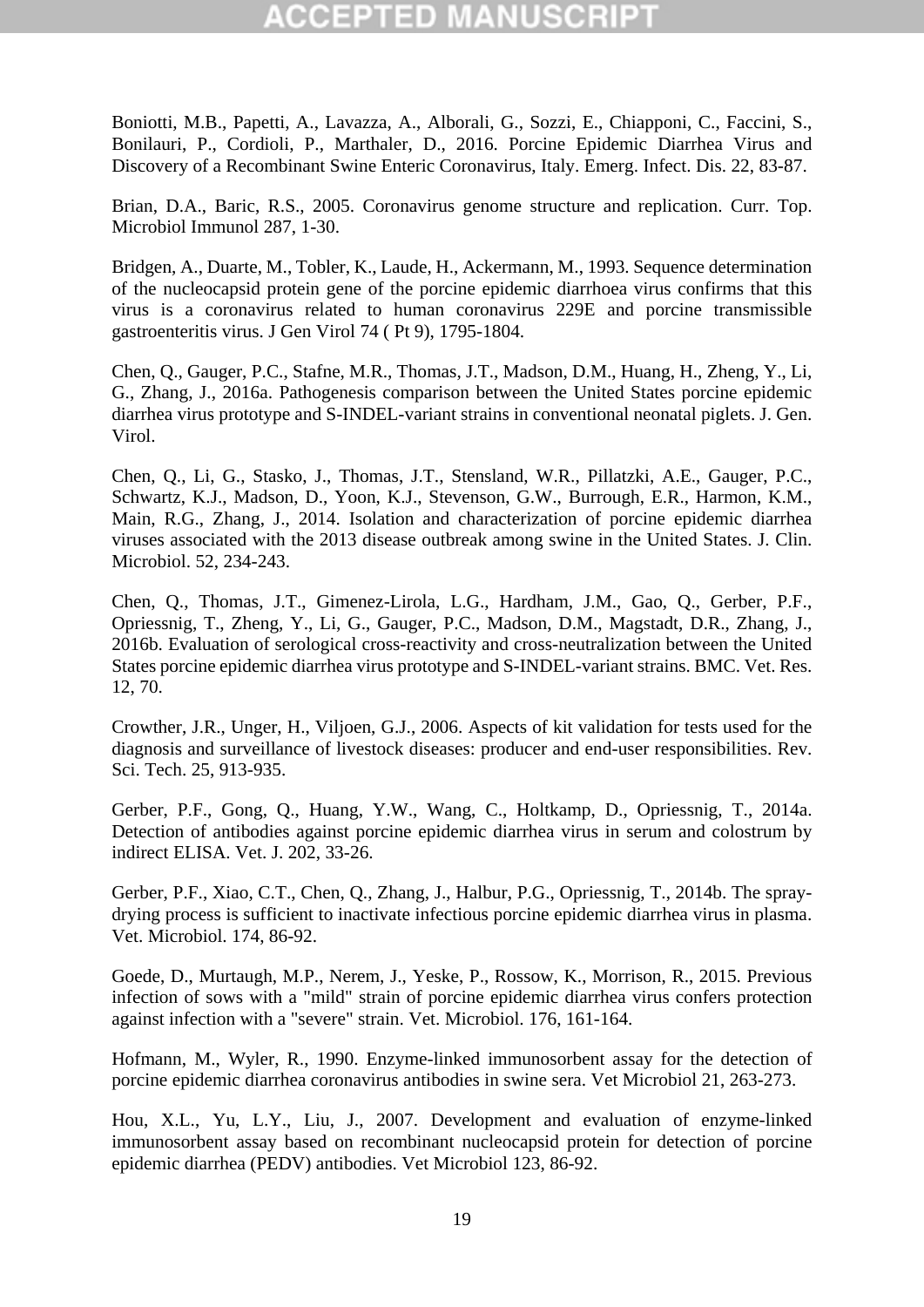# :CEPTED

Huang, Y.W., Dickerman, A.W., Pineyro, P., Li, L., Fang, L., Kiehne, R., Opriessnig, T., Meng, X.J., 2013. Origin, evolution, and genotyping of emergent porcine epidemic diarrhea virus strains in the United States. MBio. 4, e00737-13.

Knuchel, M., Ackermann, M., Muller, H.K., Kihm, U., 1992. An ELISA for detection of antibodies against porcine epidemic diarrhoea virus (PEDV) based on the specific solubility of the viral surface glycoprotein. Vet Microbiol 32, 117-134.

Lee, C., 2015. Porcine epidemic diarrhea virus: An emerging and re-emerging epizootic swine virus. Virol. J. 12, 193.

Lin, C.M., Gao, X., Oka, T., Vlasova, A.N., Esseili, M.A., Wang, Q., Saif, L.J., 2015. Antigenic relationships among porcine epidemic diarrhea virus and transmissible gastroenteritis virus strains. J. Virol. 89, 3332-3342.

Lohse, L., Krog, J.S., Strandbygaard, B., Rasmussen, T.B., Kjaer, J., Belsham, G.J., Botner, A., 2016. Experimental Infection of Young Pigs with an Early European Strain of Porcine Epidemic Diarrhoea Virus and a Recent US Strain. Transbound. Emerg. Dis.

Martelli, P., Lavazza, A., Nigrelli, A.D., Merialdi, G., Alborali, L.G., Pensaert, M.B., 2008. Epidemic of diarrhoea caused by porcine epidemic diarrhoea virus in Italy. Vet. Rec. 162, 307- 310.

Masters, P.S., 2006. The molecular biology of coronaviruses. Adv Virus Res 66, 193-292.

Oh, J.S., Song, D.S., Yang, J.S., Song, J.Y., Moon, H.J., Kim, T.Y., Park, B.K., 2005. Comparison of an enzyme-linked immunosorbent assay with serum neutralization test for serodiagnosis of porcine epidemic diarrhea virus infection. J Vet Sci 6, 349-352.

OIE, 2015. Manual of standards for diagnostic tests and vaccines for terrestrials animals.

Okda, F., Liu, X., Singrey, A., Clement, T., Nelson, J., Christopher-Hennings, J., Nelson, E.A., Lawson, S., 2015. Development of an indirect ELISA, blocking ELISA, fluorescent microsphere immunoassay and fluorescent focus neutralization assay for serologic evaluation of exposure to North American strains of Porcine Epidemic Diarrhea Virus. BMC. Vet. Res. 11, 180.

Opriessnig, T., Xiao, C.T., Gerber, P.F., Zhang, J., Halbur, P.G., 2014. Porcine epidemic diarrhea virus RNA present in commercial spray-dried porcine plasma is not infectious to naive pigs. PLoS. One. 9, e104766.

Ouyang, K., Shyu, D.L., Dhakal, S., Hiremath, J., Binjawadagi, B., Lakshmanappa, Y.S., Guo, R., Ransburgh, R., Bondra, K.M., Gauger, P., Zhang, J., Specht, T., Gilbertie, A., Minton, W., Fang, Y., Renukaradhya, G.J., 2015. Evaluation of humoral immune status in porcine epidemic diarrhea virus (PEDV) infected sows under field conditions. Vet. Res. 46, 140.

Saif, L.J., Pensaert, M., Sestak, K., Yeo, S.G., Jung, K., 2012. Coronaviruses. In: Zimmerman, J.J., Karriker, L., Ramirez, A., Schwartz, K.J., Stevenson, G.W. (Eds.), Diseases of Swine. Wiley-Blackwell, Ames, pp. 501-524.

Schrijver, R.S., Kramps, J.A., 1998. Critical factors affecting the diagnostic reliability of enzyme-linked immunosorbent assay formats. Rev. Sci. Tech. 17, 550-561.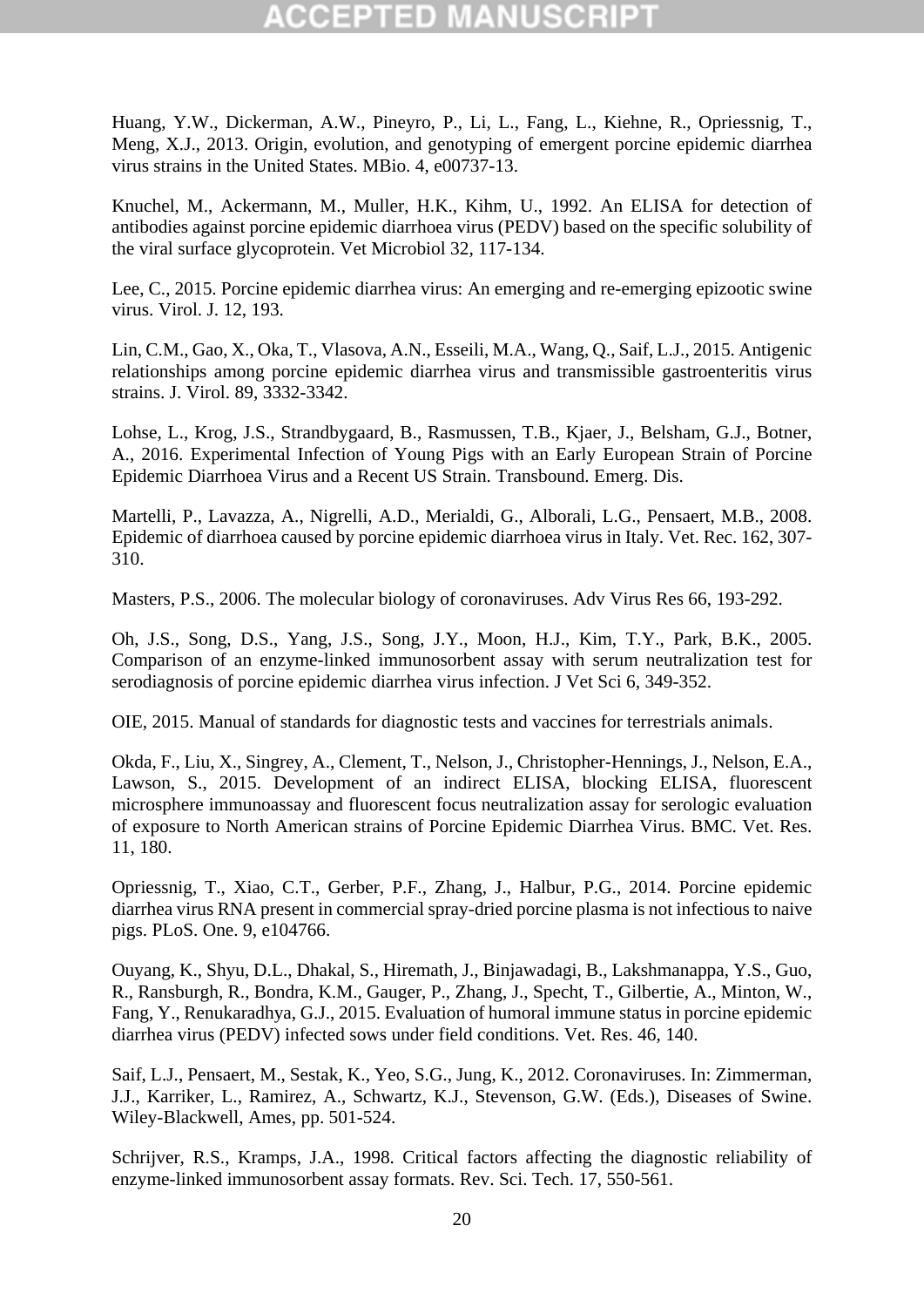Simmons, J.H., 2008. Development, application, and quality control of serology assays used for diagnostic monitoring of laboratory nonhuman primates. ILAR. J. 49, 157-169.

Song, D., Moon, H., Kang, B., 2015. Porcine epidemic diarrhea: a review of current epidemiology and available vaccines. Clin. Exp. Vaccine Res. 4, 166-176.

Song, D., Park, B., 2012. Porcine epidemic diarrhoea virus: a comprehensive review of molecular epidemiology, diagnosis, and vaccines. Virus Genes 44, 167-175.

Sozzi, E., Luppi, A., Lelli, D., Martin, A.M., Canelli, E., Brocchi, E., Lavazza, A., Cordioli, P., 2010. Comparison of enzyme-linked immunosorbent assay and RT-PCR for the detection of porcine epidemic diarrhoea virus. Res Vet Sci 88, 166-168.

Stevenson, G.W., Hoang, H., Schwartz, K.J., Burrough, E.R., Sun, D., Madson, D., Cooper, V.L., Pillatzki, A., Gauger, P., Schmitt, B.J., Koster, L.G., Killian, M.L., Yoon, K.J., 2013. Emergence of Porcine epidemic diarrhea virus in the United States: clinical signs, lesions, and viral genomic sequences. J Vet Diagn Invest 25, 649-654.

Thachil, A., Gerber, P.F., Xiao, C.T., Huang, Y.W., Opriessnig, T., 2015. Development and application of an ELISA for the detection of porcine deltacoronavirus IgG antibodies. PLoS. One. 10, e0124363.

Thomas, J.T., Chen, Q., Gauger, P.C., Gimenez-Lirola, L.G., Sinha, A., Harmon, K.M., Madson, D.M., Burrough, E.R., Magstadt, D.R., Salzbrenner, H.M., Welch, M.W., Yoon, K.J., Zimmerman, J.J., Zhang, J., 2015. Effect of Porcine Epidemic Diarrhea Virus Infectious Doses on Infection Outcomes in Naive Conventional Neonatal and Weaned Pigs. PLoS. One. 10, e0139266.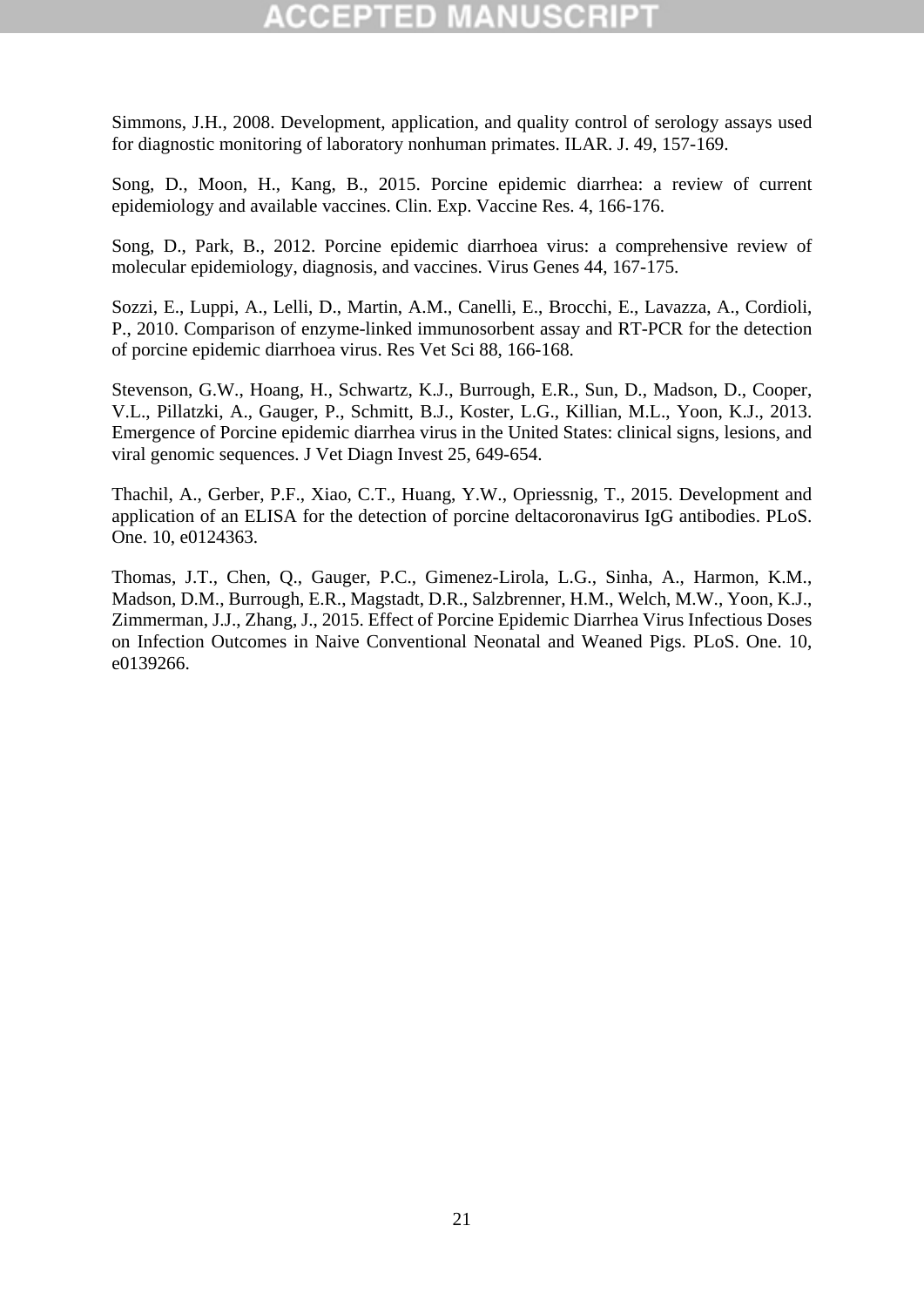## **Table 1**

Summary of the enzyme-linked immunosorbent assays used in this study

| Assa<br>y                     | <b>Test</b><br>principle | Coating<br>antigen | <b>PEDV</b><br>genogro<br>up(G) | <b>Seru</b><br>m<br>diluti<br><b>on</b> | Conjugate                                          | <b>Total</b><br>incubati<br>on time<br>(h:m) | <b>Referenc</b><br>e                                        |
|-------------------------------|--------------------------|--------------------|---------------------------------|-----------------------------------------|----------------------------------------------------|----------------------------------------------|-------------------------------------------------------------|
| <b>ELIS</b><br>A <sub>1</sub> | Indirect                 | Nucleoprot<br>ein  | G2b                             | 1:200                                   | Anti-<br>porcine<br><b>IgG</b>                     | 03:10                                        | Swineche<br>ck PED<br>indirect,<br><b>Biovet</b>            |
| <b>ELIS</b><br>A <sub>2</sub> | Indirect                 | Nucleoprot<br>ein  | G2b                             | 1:10                                    | Protein<br>A/G                                     | 01:30                                        | <b>IDScreen</b><br><b>PEDV</b><br>Indirect,<br><b>IDvet</b> |
| <b>ELIS</b><br>A <sub>3</sub> | Indirect                 | Spike 1            | G2b                             | 1:100                                   | Anti-<br>porcine<br><b>IgG</b><br>Anti-            | 01:10                                        | Gerber et<br>al., 2014                                      |
| <b>ELIS</b><br>A <sub>4</sub> | Competiti<br>ve          | Nucleoprot<br>ein  | G2b                             | 1:2.5                                   | <b>PEDV</b><br>nucleoprot<br>ein<br>antibody       | 02:45                                        | This<br>study                                               |
| <b>ELIS</b><br>A <sub>5</sub> | Competiti<br>ve          | Whole<br>virus     | Gla                             | 1:2/1:<br>$\overline{4}$                | Monoclon<br>al antibody<br>anti-G1a<br><b>PEDV</b> | 02:15                                        | This<br>study                                               |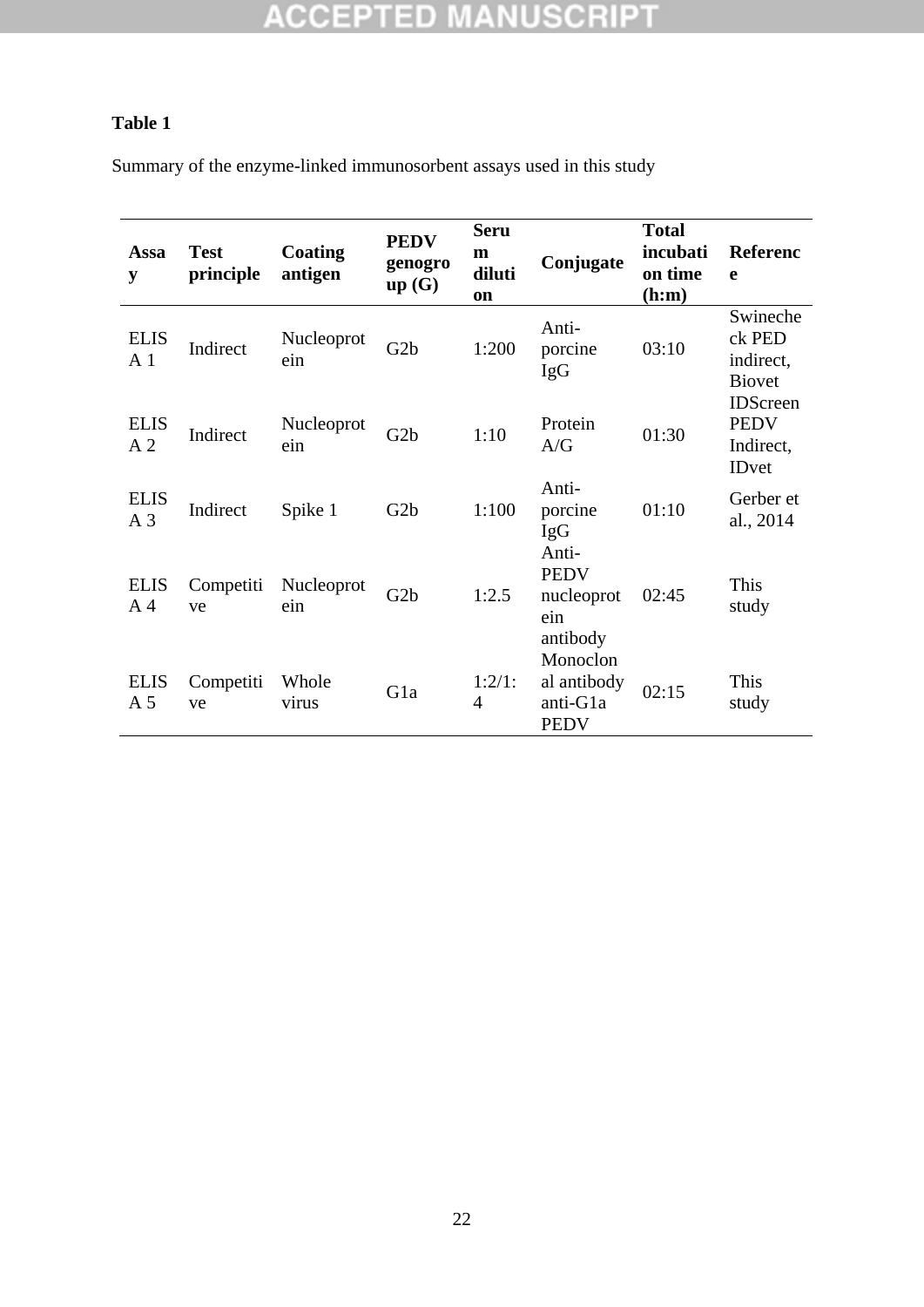#### **CCEPTED** NUSCRI - W

### **Table 2**

Detection rates of anti-PEDV antibodies in serum samples of pigs experimentally infected with PEDV genogroup 1a (G1a) strain Br-1/87, PEDV G1b strain USA/IL/2014/20697, or PEDV genogroup 2b (G2b) US prototype strain ISU13-19338E at various days post infection tested by five different assays (ELISA 1, ELISA 2, ELISA 3, ELISA 4, ELISA 5). Values in parenthesis were classified as suspect.

| Assay             | Days post<br>infection |     |     |     |     |                  |        |        |     |  |     |     |       |  |  |
|-------------------|------------------------|-----|-----|-----|-----|------------------|--------|--------|-----|--|-----|-----|-------|--|--|
|                   | Gla                    |     |     |     |     | G <sub>1</sub> b |        |        |     |  |     | G2b |       |  |  |
|                   | 10                     | 14  | 17  | 21  | 28  | 7                | 14     | 21     | 28  |  | 7   | 14  | 21    |  |  |
| <b>ELISA</b>      | 0/3                    | 2/3 | 2/3 | 2/3 | 2/3 | 0/6              | 2/6    | 3/6    | 2/6 |  | 0/6 | 4/6 | 10/13 |  |  |
| <b>ELISA</b><br>2 | 0/3                    | 0/3 | 0/3 | 0/3 | 2/3 | 2/6              | 5/6    | 5/6    | 5/6 |  | 1/6 | 4/6 | 13/13 |  |  |
| <b>ELISA</b><br>3 | 1/3                    | 3/3 | 3/3 | 3/3 | 3/3 | 0/6              | 3(2)/6 | 4(1)/6 | 4/6 |  | 3/6 | 6/6 | 13/13 |  |  |
| <b>ELISA</b><br>4 | 0/3                    | 0/3 | 0/3 | 0/3 | 2/3 | 0/6              | 2/6    | 6/6    | 6/6 |  | 2/6 | 4/6 | 13/13 |  |  |
| <b>ELISA</b><br>5 | 0/3                    | 1/3 | 1/3 | 1/3 | 1/3 | 4/6              | 5/6    | 5/6    | 5/6 |  | 3/6 | 6/6 | 13/13 |  |  |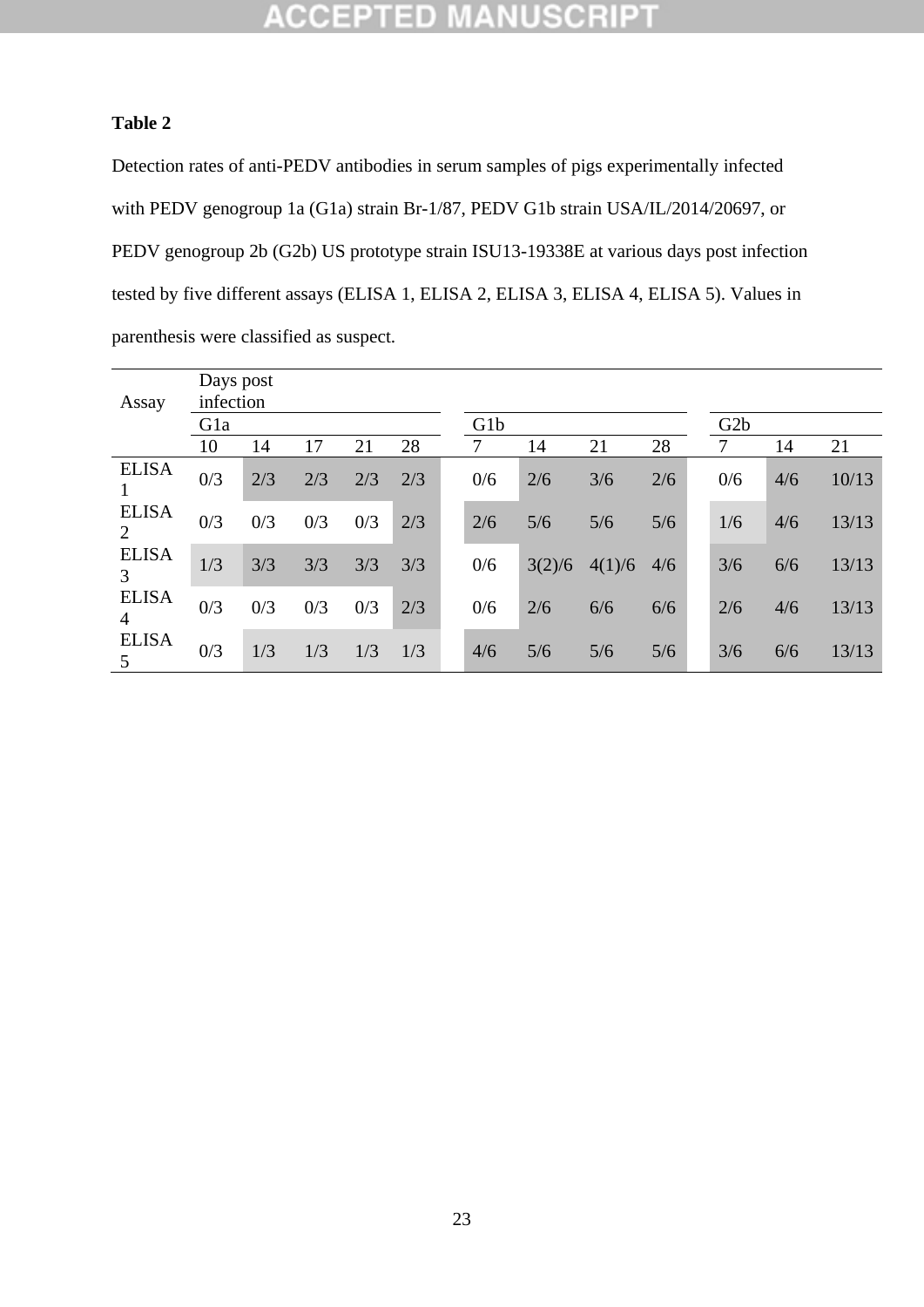# **ACCEPTED MANUSCRIPT**

### **Table 3**

Detection rates of anti-PEDV antibodies in field serum samples tested by five different ELISAs (1 through 5). Samples were collected from pigs originating from Italian or US commercial farms with known or unknown PEDV exposure as determined by RT-PCR on fecal samples.

| Count     | <b>PEDV</b> | Year    | <b>TGEV/PR</b> | N.    |                  | N. positive samples per assay |                  |                  |                  |
|-----------|-------------|---------|----------------|-------|------------------|-------------------------------|------------------|------------------|------------------|
| ry        | exposure    |         | <b>CV</b>      | sampl |                  |                               |                  |                  |                  |
|           | (Genogro    |         | exposure       | es    | <b>ELIS</b>      | <b>ELIS</b>                   | <b>ELIS</b>      | <b>ELIS</b>      | <b>ELIS</b>      |
|           | up)         |         |                |       | A <sub>1</sub>   | A <sub>2</sub>                | A <sub>3</sub>   | A <sub>4</sub>   | A <sub>5</sub>   |
|           | Exposed     | 2006    | Unknown        |       |                  |                               |                  |                  |                  |
| Italy     | (G1a)       |         |                | 25    | 10 <sup>b</sup>  | $13^{ab}$                     | $13^{ab}$        | 8 <sup>b</sup>   | $24^{\rm a}$     |
|           | Exposed     | 2015    | Unknown        |       |                  |                               |                  |                  |                  |
|           | (G1b)       |         |                | 100   | 95               | 94                            | 98               | 98               | 100              |
|           | Non-        | 2015    | Unknown        |       |                  |                               |                  |                  |                  |
|           | exposed     |         |                | 100   | 5                | $\mathbf{1}$                  | 16               | $\overline{0}$   | $\boldsymbol{0}$ |
|           |             | 2014/20 | Unknown        |       |                  |                               |                  |                  |                  |
|           | Unknown     | 15      |                | 151   | 10 <sup>c</sup>  | $12^{\circ}$                  | 21 <sup>b</sup>  | 21 <sup>b</sup>  | 108 <sup>a</sup> |
|           |             |         |                |       |                  |                               |                  |                  |                  |
|           |             |         |                |       |                  |                               |                  |                  |                  |
|           | Non-        | 2013    | Exposed        |       |                  |                               |                  |                  |                  |
| <b>US</b> | exposed     |         |                | 44    | $\overline{0}$   | 3                             | $\overline{0}$   | $\overline{0}$   | 1                |
|           | Unknown     | 2014    | Unknown        | 202   | 37 <sup>c</sup>  | 59 <sup>b</sup>               | 69 <sup>a</sup>  | 30 <sup>c</sup>  | $55^{\rm b}$     |
| Total     |             |         |                | 622   | 175 <sup>d</sup> | 211 <sup>c</sup>              | 229 <sup>b</sup> | 178 <sup>d</sup> | 315 <sup>a</sup> |

**\*** Different superscripts (a, b, c) indicate difference of detection rates among kits for a given

sample origin (McNemar's test,  $p < 0.05$ ).